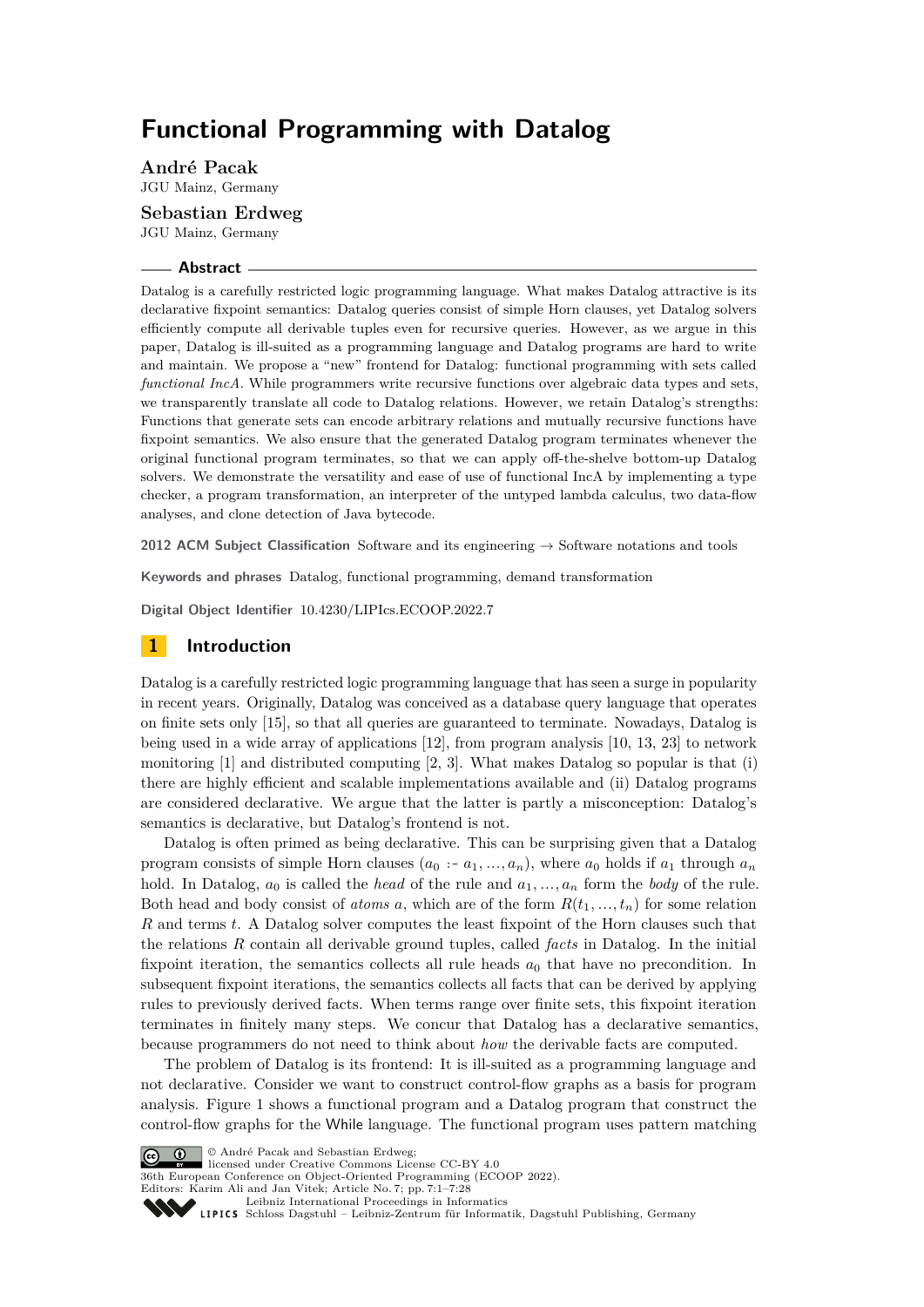### **7:2 Functional Programming with Datalog**

```
// Functional programming
def flow(stm: Stm): Set[(Stm, Stm)] = stm match {
  case Assign(x, a) \Rightarrow \{\}case Sequence(s1, s2) => flow(s1) ++ flow(s2) ++ {(l1, init(s2)) | l1 in final(s1)}
  case If(c, s1, s2) => c match {
    case True() => flow(s1) ++ {(stm, init(s1))}case False() => flow(s2) ++ \{(stm, init(s2))\}case _ => flow(s1) ++ flow(s2) ++ {(stm, init(s1)), (stm, init(s2))} }
  case While(c, s) => flow(s) ++ {(stm, init(s))} ++ {(l,stm) | l in final(s)} }
```

```
// Datalog
flow(Stm, From, To) :- sequence(Stm, Stm1, _), flow(Stm1, From, To).
flow(Stm, From, To) :- sequence(Stm, _, Stm2), flow(Stm2, From, To).
flow(Stm, From, To) :- sequence(Stm, Stm1, Stm2), final(Stm1, From), init(Stm2, To).
flow(Stm, From, To) := if(Stm, C, Stm1, _), true(C), flow(Stm1, From, To).flow(Stm, Stm, To) :- if(Stm, C, Stm1, _), true(C), init(Stm1, To).
flow(Stm, From, To) :- if(Stm, C, _, Stm2), false(C), flow(Stm2, From, To).
flow(Stm, Stm, To) := if(Stm, C, _s, Stm2), false(C), init(Stm2, To).flow(Stm, From, To) :- if(Stm, C, Stm1, _), not true(C), not false(C), flow(Stm1,From,To).
flow(Stm, Stm, To) :- if(Stm, C, Stm1, _), not true(C), not false(C), init(Stm1,To).
flow(Stm, From, To) :- if(Stm, C,_,Stm2), not true(C), not false(C), flow(Stm2,From,To).
flow(Stm, Stm, To) :- if(Stm, C_{1,2}, Stm2), not true(C), not false(C), init(Stm2,To).
flow(Stm, From, To) :- while(Stm, _, Stm1), flow(Stm1, From, To).
flow(Stm, Stm, To) :- while(Stm, _, Stm1), init(Stm1, To).
flow(Stm, From, Stm) :- while(Stm, _, Stm1), final(Stm1, From).
```
**Figure 1** Constructing control-flow graphs using functional programming and Datalog.

and set-comprehensions to compute sets of edges similar to [\[16\]](#page-26-4), whereas the Datalog program provides rules to constrain the logic variables From and To. The most prominent problem with Datalog in this example is the lack of structured programming and the duplication of atoms, especially for *if*-statements: we must query relation if 8 times, relation true 6 times, and relation false 6 times. Such Datalog code is hard to write and maintain. Another problem with programming Datalog is that rules must be *range-restricted*: Each variable in the head of a rule must be bound in the body of the rule. This restriction ensures relations can be computed using Datalog's least fixpoint semantics. For example, the increment relation inc(X, Y) :- Y=X+1 would be correctly rejected by Datalog solvers such as Soufflé [\[20\]](#page-26-5), because X is not bound in the rule's body. Datalog programmers need to work around this restriction.

So why would programmers want to use Datalog anyways instead of functional programming? Because of Datalog's declarative fixpoint semantics, which makes it easy to process cyclic data structures such as our control-flow graphs from above. For example, we can compute the transitive control-flow reachability with two simple rules:

```
flowTrans(Prog, From, To) :- flow(Prog, From, To).
flowTrans(Prog, From, To) :- flow(Prog, From, Inter), flowTrans(Prog, Inter, To).
```
What is remarkable is that we do not have to implement a termination condition and or detect when the relations are stable; Datalog takes care of that. This is why Datalog is a popular implementation language for data-flow analyses that propagate information along the control-flow graph until reaching a fixpoint [\[10\]](#page-25-0), despite the shortcomings of its frontend.

In this paper, we design a functional programming language with fixpoint semantics and propose it as a "new" Datalog frontend: *functional IncA*. In particular, we show how functional programs with first-order functions and recursive algebraic data types can be faithfully translated to negation-free Datalog. A key idea of our approach is to systematically track the *demand* on functions: Which inputs must a function be run on to obtain the computation's final result. Since terminating functional programs only consider finitely many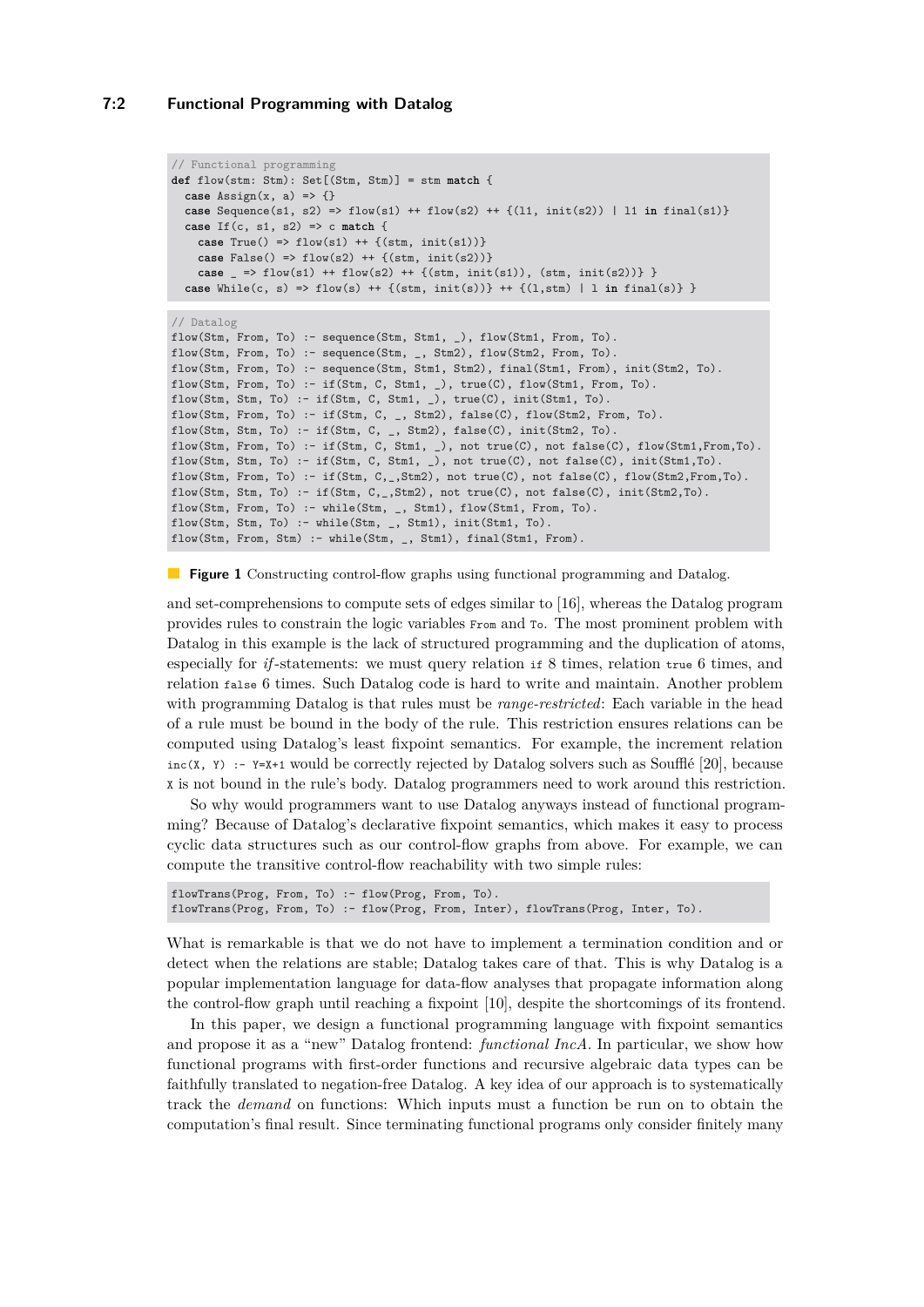```
def entry_var(stm: Stm, prog: Stm, x: String): Val =
 fold(BotVal(), joinVal, {exit_var(pred, prog, x) | (pred,stm) in flow(prog)})
def exit_var(stm: Stm, prog: Stm, x: String): Val = stm match {
 case Assign(y, exp) =>
   if (x == y) aeval(exp, stm, prog)else entry_var(stm, prog, x)
 case ... }
def aeval(exp: Exp, node: Stm, prog: Stm): Val = exp match {
 case Var(x) => entry_var(node, prog, x)
 case ... }
```
#### **Figure 2** A data-flow analysis using functional programming with fixpoint semantics.

inputs, we can track these inputs in Datalog relations. For programs without algebraic data types, we can adopt a standard demand transformation [\[25\]](#page-26-6). However, for algebraic data types we need to carefully instrument the demand transformation to encode constructors and selectors through finite relations. Our translation preserves the semantics of the functional program and, in particular, the resulting Datalog program terminates whenever the functional program does. The translation targets Datalog with base types and operations on such types such as integers, float, strings, booleans as well as algebraic data types. The most common Datalog dialects such as Soufflé, IncA, Flix and Formulog all support these types. Whenever we reference Datalog we mean Datalog with the extensions listed above.

Functional IncA replaces Datalog's logic programming frontend, but we retain Datalog's key advantages: relations with fixpoint semantics. Specifically, we extend functional IncA with set types and set operations (comprehensions, union, and folds) such that programmers can describe and aggregate over relations. For example, [Figure 2](#page-2-0) shows a data-flow analysis implemented in functional IncA. The analysis queries the control-flow graph flow and propagates information about the value of variables (abstracted as intervals) along the control-flow graph. Note that entry var, exit var, and aeval are mutually recursive and that there is no termination condition (the program diverges under standard functional semantics). Despite using functional programming as a frontend, all code compiles to Datalog rules, which is a key advantage of our approach for two reasons. First, programmers can rely on the declarative Datalog semantics to find the least fixpoint. Second, we can use any existing Datalog solver to run the program, whereas prior Datalog dialects usually require a custom Datalog solver.

We have implemented functional IncA as part of the incremental Datalog framework IncA [\[23\]](#page-26-3). We translate functional IncA into a Datalog IR and provide two backends: one targeting IncA directly, the other targeting Soufflé [\[20\]](#page-26-5). While the IncA backend provides incremental re-evaluation after input changes, the Soufflé backend provides better non-incremental performance. The choice of the backend is transparent for the user of the frontend, except that Soufflé does not support user-defined aggregations. We have implemented three case studies using functional IncA. First, we implemented a type checker for the simply-typed lambda calculus, a type-erasure transformation for the same, and an interpreter for the untyped lambda calculus. While the encoding of type checkers in Datalog has recently been explored [\[17\]](#page-26-7), we are the first to support program transformations and interpreters for Turing-complete languages in Datalog without relying on an embedded functional programming language. Second, we implemented textbook reaching definitions and interval analyses. Both analyses are flow-sensitive and compute a fixpoint over the control-flow graph. Last, we implement clone detection of Java bytecode which is represented as Soufflé facts. We generate abstract syntax trees by querying Soufflé relations. We then use the abstract syntax trees to determine if two methods are alpha-equivalent in respect to their identifiers and labels. Our case studies show that functional IncA is expressive and easy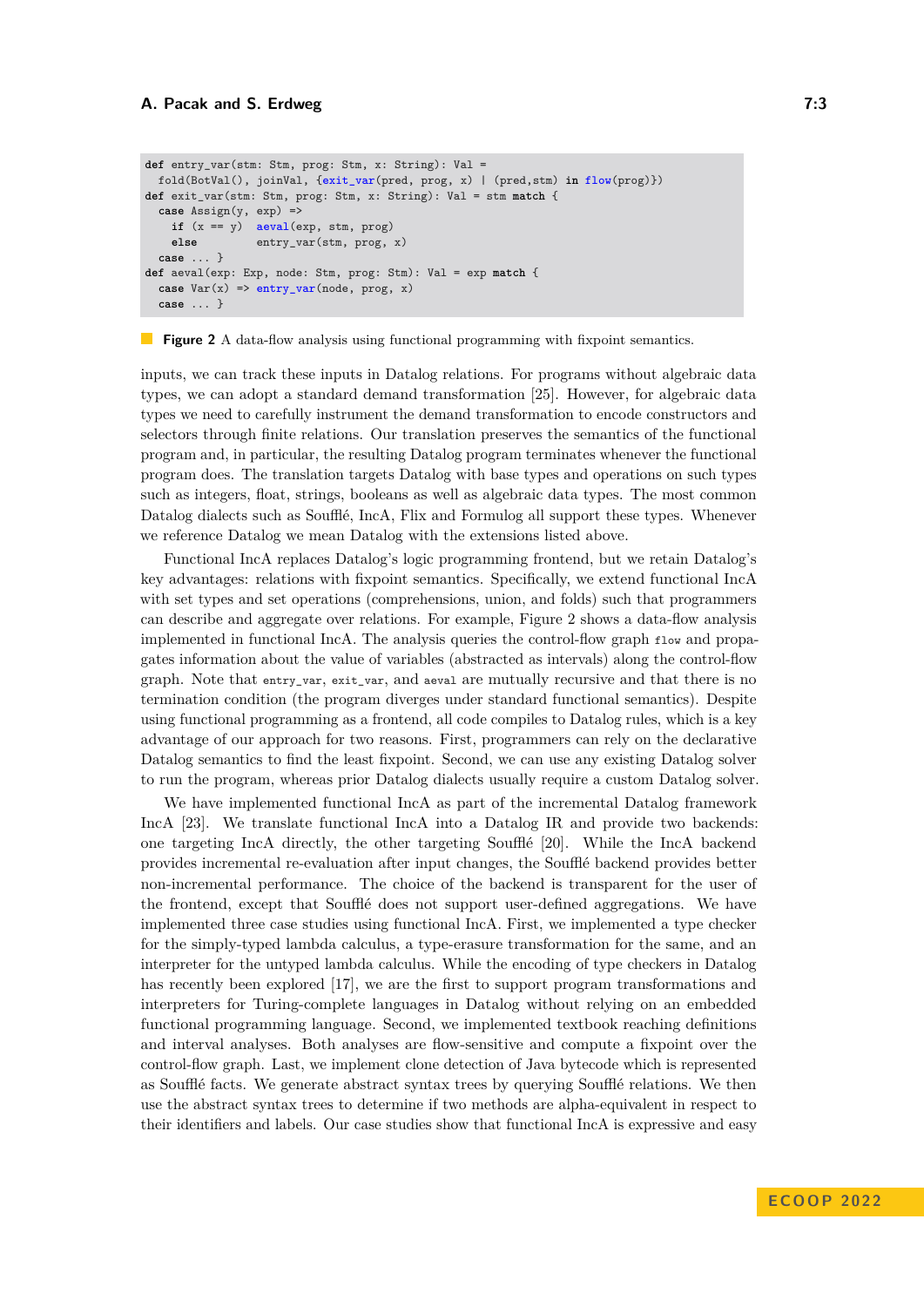### **7:4 Functional Programming with Datalog**

to use. Early performance measurements indicate that reusing established Datalog solvers yields more efficient execution times.

Practically speaking, we consider functional IncA to be a stepping stone for the compilation of other languages to Datalog. On one hand, our encoding paves the road for transferring years of research on functional programming languages to Datalog. For example, we show in this paper how standard defunctionalization [\[18\]](#page-26-8) can be used to add first-class functions and first-class relations to functional IncA. Defunctionalization translates first-class functions to first-order functions and algebraic data types, which we can then compile to Datalog. On the other hand, we believe that our methodology for supporting user-defined functions and user-defined data types can be used to compile domain-specific languages to Datalog. We leave this avenue of research for future work.

In summary, we present the following contributions:

- We identify 5 principles that are necessary for the semantics-preserving translation of m. first-order functions to Datalog. We define the translation formally and adapt a demand transformation. This constitutes the first version of functional IncA [\(Section 3\)](#page-5-0).
- We show how to compile user-defined algebraic data types to Datalog and extend functional  $\sim$ IncA accordingly [\(Section 4\)](#page-11-0).
- We add sets and set operations to functional IncA, extend the translation, and show how standard defunctionalization can be used to add first-class functions and first-class relations [\(Section 6\)](#page-15-0).
- We demonstrate the expressiveness and ease of use of functional IncA by implementing a type checker, program transformation, and interpreter for the lambda calculus [\(Section 5\)](#page-14-0), data-flow analyses for the While language [\(Subsection 7.1\)](#page-19-0), and clone detection of Java bytecode [\(Subsection 7.2\)](#page-20-0).
- We provide two backends for functional IncA, one targeting the incremental Datalog solver used by IncA, the other targeting the non-incremental Datalog solver Soufflé [\(Section 8\)](#page-21-0).

# **2 Datalog Frontends: State of the Art**

We are by far not the first to recognize the shortcomings of Datalog's frontend. Two opposing approaches have been explored in prior work to improve the expressiveness and/or usability of Datalog. We call these approaches *backend-first* and *frontend-first* and discuss them below.

**Backend-first approach.** The backend-first approach uses existing Datalog solvers as a starting point and extends them with new language features. Usually, extensions considered in the backend-first approach aim to increase the expressivity of Datalog, but sometimes also focus on usability. The backend-first approach has a long tradition in Datalog solvers and some features have become standard nowadays. For example, Datalog solvers support stratified negation and arithmetic operations, even though neither is part of core Datalog [\[15\]](#page-26-0).

Modern Datalog solvers provide a range of different extensions that their users can choose from. For example, Soufflé [\[19\]](#page-26-9) provides records, algebraic data types, and user-defined functions; Viatra Query [\[29\]](#page-27-0), the Datalog solver used by IncA, supports user-defined data types and recursive aggregation over user-defined functions [\[22,](#page-26-10) [23\]](#page-26-3). While all of these features improve the frontend and make Datalog programming easier, the core language design remains the same: Horn clauses.

Horn clauses  $(a_0 : a_1, \ldots, a_n)$  encode implications  $(a_1 \wedge \ldots \wedge a_n \rightarrow a_0)$ . We argue Horn clauses are inadequate as a programming language, since they inhibit structured programming and enforce a flat structure. For example, a nested function call res =  $f(g(h(x)))$  becomes: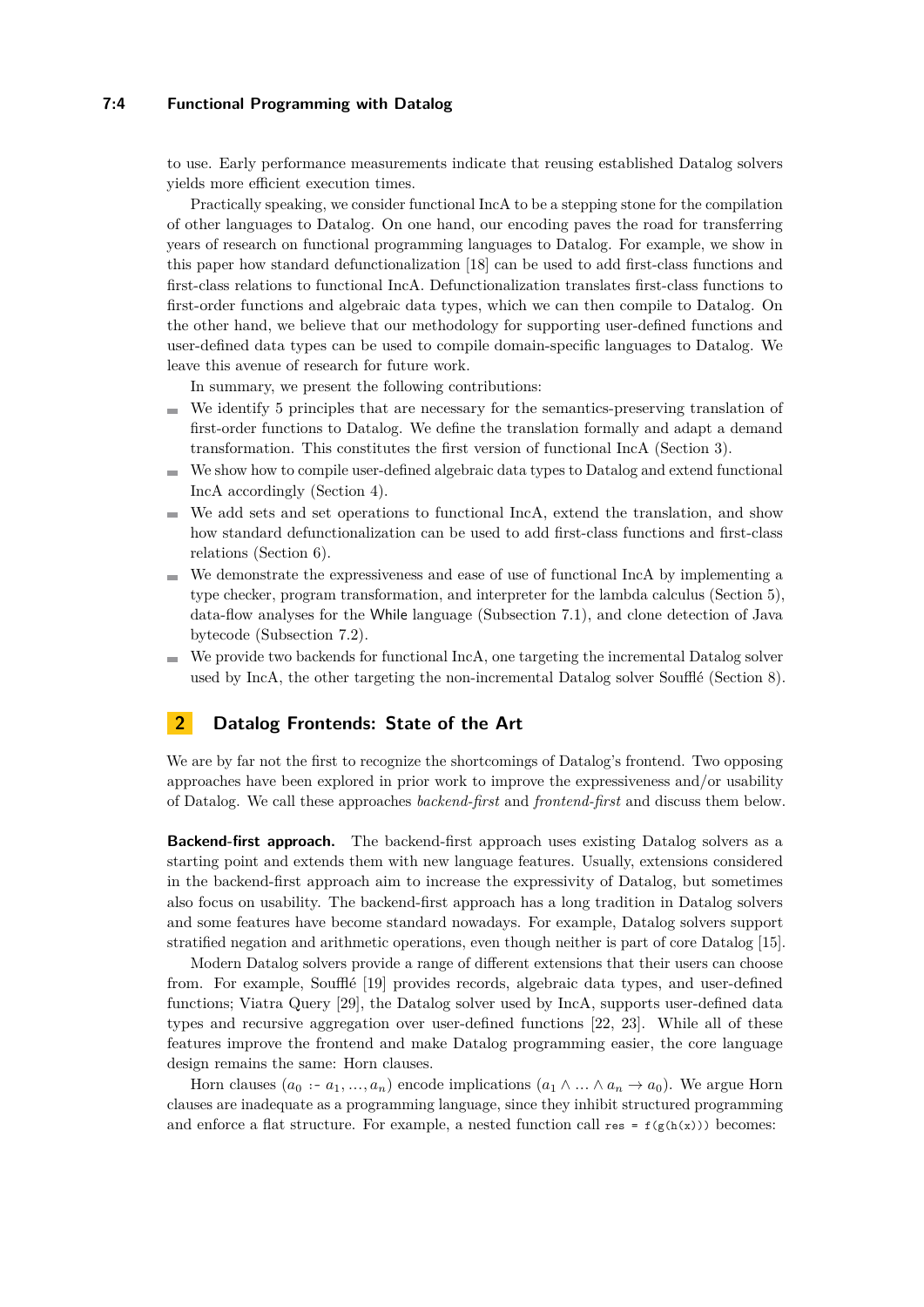$R(x, res) := h(x, y), g(y, z), f(z, res)$ 

That is, we must flatten the call chain. Or consider an expression that contains nested conditionals (if (b1) x1 else x2) + (if (b2) x3 else x4), which becomes 4 separate Horn clauses:

R(b1, b2, x1, x2, x3, x4, res) :- b1, b2, res =  $x1 + x3$ . R(b1, b2, x1, x2, x3, x4, res) :- b1,  $lb2$ , res = x1 + x4. R(b1, b2, x1, x2, x3, x4, res) :- !b1, b2, res =  $x2 + x3$ . R(b1, b2, x1, x2, x3, x4, res) :- !b1, !b2, res =  $x2 + x4$ .

These encodings are cumbersome to work with; they make programming and maintenance unnecessarily difficult. We would much rather use functional programming as a frontend.

While the backend-first approach does not fundamentally improve Datalog's frontend, it has one decisive advantage: It leverages existing solvers. These solvers are often the result of years of research and engineering. They automatically optimize Datalog programs, employ highly optimized data structures and algorithms, support profiling and debugging, provide incremental execution, and more. When designing new Datalog frontends, we should aim to reuse these systems. However, the state of the art moves in another direction.

**Frontend-first approach.** Quite a few recent research projects try to improve the frontend of Datalog by designing new DSLs to be used in its stead. We call these approaches frontendfirst because the newly designed frontend is their starting point. In particular, frontend-first approaches do not build on top of an existing solver but develop a new solver specific to the newly designed frontend. This allows for great flexibility in the frontend's design.

For example, Flix [\[14\]](#page-26-11) provides a Datalog frontend extended with lattices and monotonic functions. Flix embeds its Datalog frontend into a functional programming language, where constraints are first-class and can be generated at run time [\[13\]](#page-26-2). Formulog [\[9\]](#page-25-4) provides a Datalog frontend extended with a data type for constructing SMT formulas and a constraint for solving them. While Formulog constraints are not first-class, the Datalog frontend is also embedded into a functional programming language. In both Flix and Formulog, the Datalog constraints can invoke functional code to assert a property or to construct new terms. In Formulog, functional code can also recursively query Datalog relations. While both systems present interesting designs, they also both implement their own Datalog solvers and do not benefit from prior engineering efforts.

Datafun [\[6\]](#page-25-5) proposes a more drastic redesign for Datalog, namely as a higher-order functional programming language with fixpoint semantics. Datafun functions can accept and produce relations and the language supports the aggregation over lattices. As such, we believe Datafun's frontend is a well-suited replacement for Datalog. However, there are two limiting factors, First, in contrast to other modern implementations of Datalog, Datafun programs are constructor-free and enforce termination. While this equips Datafun with a nicer theory, it is a practical limitation, although one that could be easily eliminated. Second, like Flix and Formulog above, Datafun provides its own Datalog solver and existing optimizations and advances in Datalog engines have to be retrofitted to Datafun. For example, semi-naïve evaluation had to be adapted for Datafun [\[5\]](#page-25-6), even though it has been the standard bottom-up evaluation model for a long time [\[27\]](#page-27-1).

**Our approach: Frontend compilation.** We would like to achieve the best of both prior approaches: Build on top of existing Datalog solvers as in the backend-first approach, but be free to design functional and domain-specific frontends as in the frontend-first approach. The solution to this problem is compilation: By compiling the frontend language to Datalog, we can use existing solvers to run programs. This way, Datalog really becomes the intermediate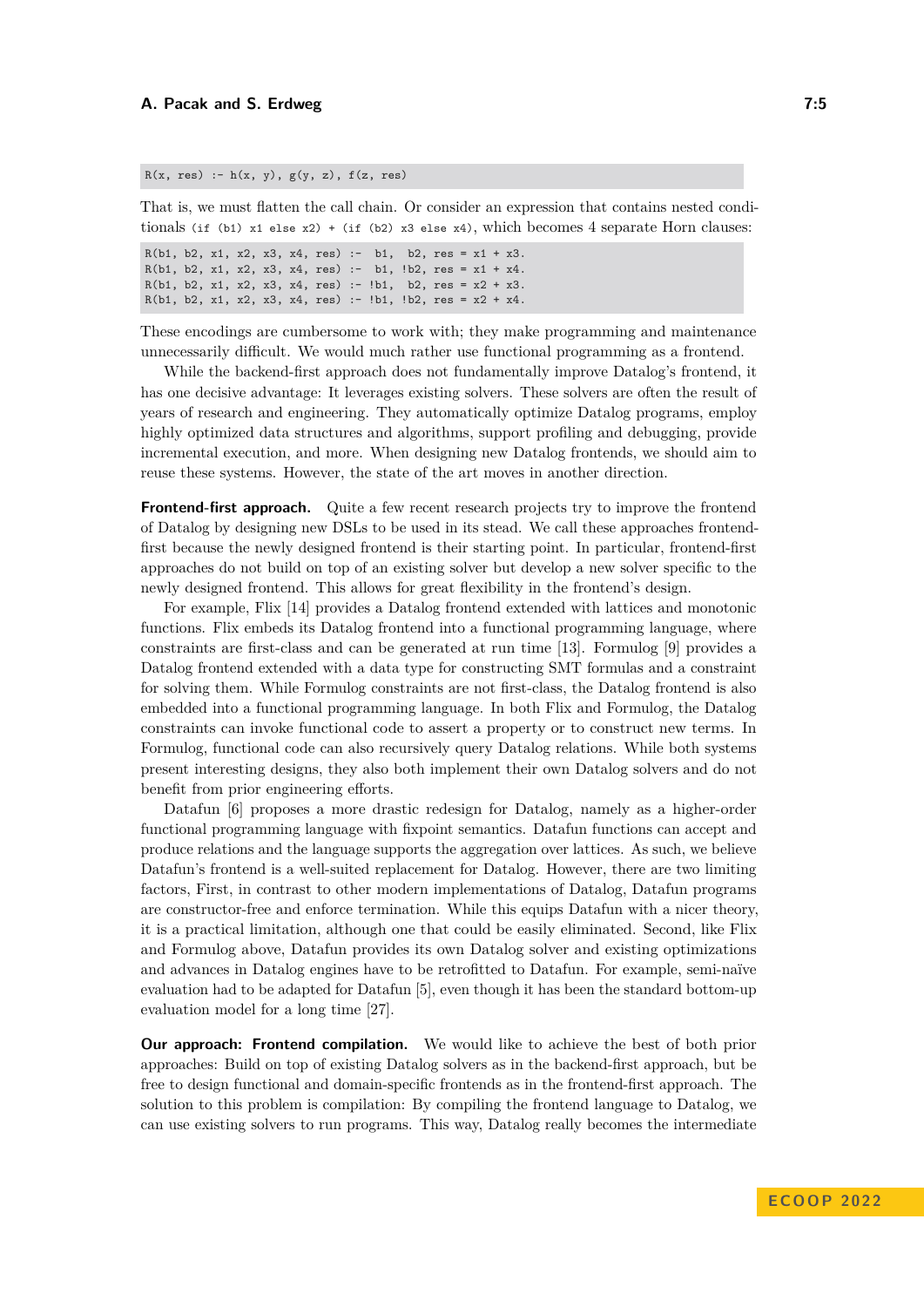### **7:6 Functional Programming with Datalog**

representation (IR) of a compiler framework, where different Datalog frontends all generate the same Datalog IR. This architecture is well-known from existing compiler frameworks such as LLVM; we propose to adopt it for Datalog.

Although frontend compilation may seem like the obvious solution, it is difficult to implement. The problem is that Datalog imposes severe restrictions on programs, so that bottom-up evaluation is well-defined and terminates. When generating Datalog code, we must adhere to these restrictions. In the remainder of this paper, we show how a first-order functional language [\(Section 3\)](#page-5-0) with algebraic data types [\(Section 4\)](#page-11-0), and sets [\(Section 6\)](#page-15-0) can be compiled to Datalog. In doing so, we will solve key challenges regarding user-defined functions and user-defined data types that can be transferred to other frontends.

# <span id="page-5-0"></span>**3 Compiling First-Order Functions to Datalog**

We want to provide a functional-programming frontend for Datalog. In this section, we tackle the first step in this direction: Compiling user-defined first-order functions to Datalog. While we already outlined why this is challenging in the introduction, here we revisit the problem with a more involved example before presenting our solution.

# <span id="page-5-1"></span>**3.1 Compilation by example**

In this paper and in our implementation, we use a simple functional frontend language that features first-order function definitions, let bindings, conditionals, and arithmetic operations. We also support algebraic data types, set operations, and first-class functions, which we will explain later. Consider the following recursive factorial function in functional IncA:

**def**  $fact(n: Int): Int = if (n == 0) 1 else n * fact(n - 1)$ 

We aim to write functions like this and compile them to Datalog, so that we can use them as part of larger Datalog programs. A simple strategy gets us close to the desired result:

- **Principle 1: Functions as relations.** It is well-known that functions  $f : (T_1, \ldots, T_n) \rightarrow T$ can be encoded as relations  $f : (T_1, \ldots, T_n, T)$ . We use this encoding of functions.
- **Principle 2: Control-flow paths as rules.** For each path from function entry to function exit, we generate a rule that describes how inputs translates to outputs. Since control-flow paths are mutually exclusive in deterministic languages, so are the rules we generate.

When we apply this strategy to our factorial function, we obtain a relation fact: (Int, Int). Since the fact function has two exits, we derive two rules that collect all conditions and computations along the path from entry to exit. In doing so, we introduce auxiliary variables for intermediate results as needed.

```
fact(n, out) :- n = 0, out = 1.fact(n, out) :- n != 0, fact(n-1, out'), out = n * out'.
```
Unfortunately, like in the introduction, the Datalog rules violate *range-restrictedness*. A rule is range-restricted if every variable that occurs in the head of the rule is bound in the body of the rule. Range-restrictedness is an important property for Datalog programs and a prerequisite for bottom-up evaluation. Datalog engines like Soufflé [\[20\]](#page-26-5) apply bottomup evaluation to exhaustively enumerate all derivable tuples. Usually, this is an efficient evaluation strategy, but it diverges for rules that are not range-restricted. In our example, the second rule is not range-restricted because n is not bound in the body, hence n could be any integer term. It follows that the fact relation contains infinitely many tuples. Therefore, Soufflé will reject the Datalog code we generated for the fact function.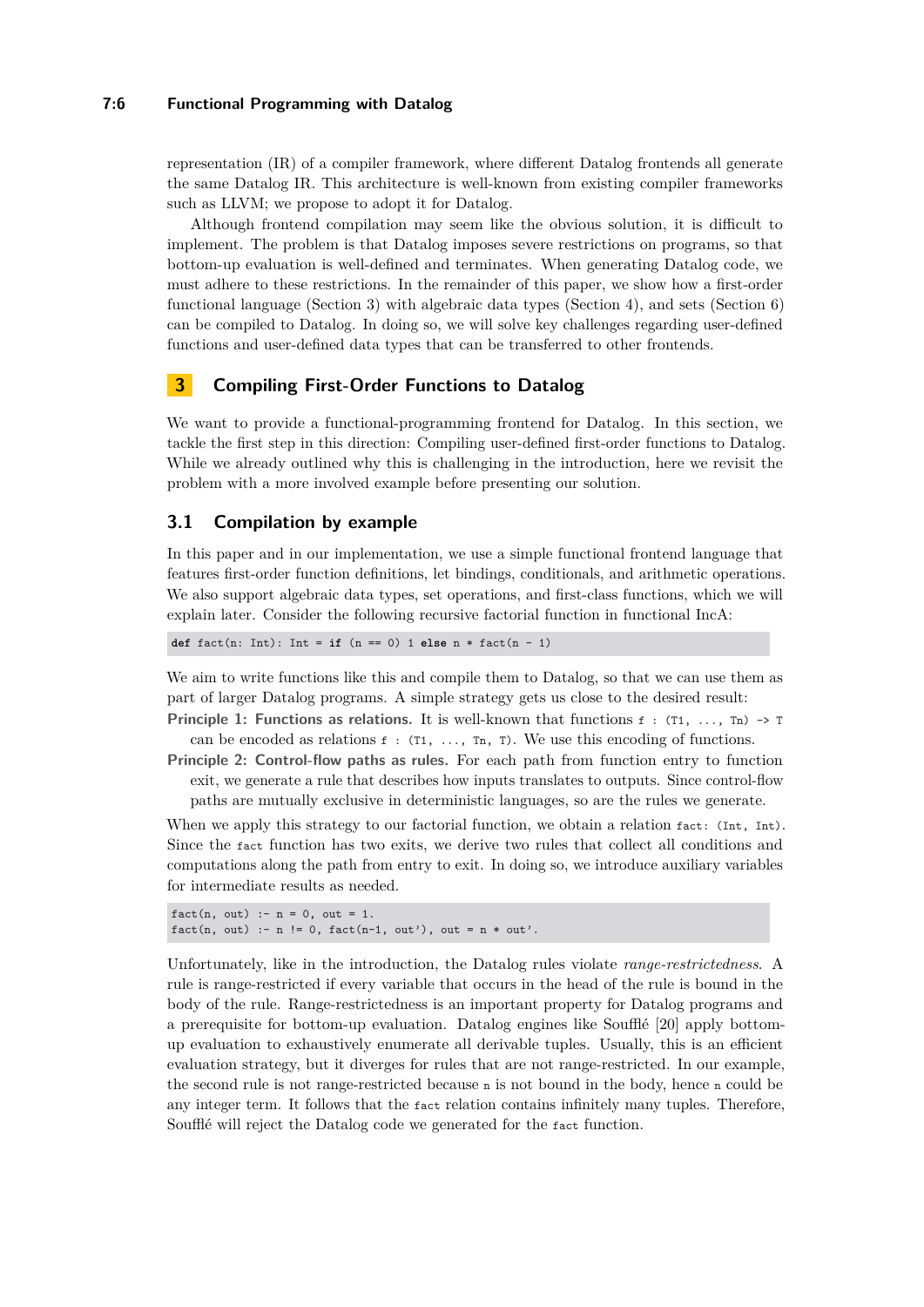It is hardly surprising that functions over (virtually) infinite domains describe (virtually) infinite relations. So is this approach doomed? To move forward, we make an important observation: Even though a function may be defined over an infinite domain, *any terminating application of that function will only see finitely many inputs*. If we can restrict a function's relation to these inputs, the entire relation turns finite and each rule becomes range-restricted.

To determine the relevant inputs of a function, we must consider how the function is used and what inputs it is applied to. For our factorial example, consider a main call  $fact(5)$ , which stipulates that  $n = 5$  is a relevant input of the fact relation. But since fact is recursive, we must also track which relevant inputs are induced by  $n = 5$ . If we collect all relevant inputs in fact\_input =  $\{5,4,3,2,1,0\}$ , we can use this relation to guard the bodies of fact:

```
run fact(out) :- fact(5,out).
fact(n, out) :- fact\_input(n), n = 0, out = 1.fact(n, out) :- fact\_input(n), n != 0, fact(n-1, out'), out = n * out'.
```
Note how all rules are range-restricted now. Input variables are range-restricted by the query of the input relation; output variables are range-restricted because they are functionally dependent on the input variables. Thus, fact is finite when fact\_input is finite.

**Principle 3: Input relations as guards.** For each function, collect all relevant inputs in an input relation and use the input relation as a guard for the function's relation.

Relevant inputs stem from external calls of the function or from recursive calls. Therefore, it is not easy to collect all relevant inputs in a relation. Fortunately, we can apply an existing algorithm that is well-known in the Datalog community: the magic-set transformation [\[8\]](#page-25-7). The magic-set transformation was developed to optimize the bottom-up evaluation of terminating Datalog programs. The key idea of the magic-set transformation is to only derive those tuples bottom-up that would also be derived by top-down evaluation, where the relevant inputs are known. To this end, the magic-set transformation generates Datalog rules for auxiliary relations that prescribe which inputs are relevant. Note that we say "inputs" here because the relations we care about correspond to functions; in general, the magic-set transformation collects terms that are known at the call-site during run time. Since function inputs are always known at the call-site during run time, the magic-set transformation will at least collect all relevant function inputs. Technically, we apply a more efficient variation of the magic-set transformation called the *demand transformation* [\[25\]](#page-26-6) and we use that name in the remainder of the paper.

**Principle 4: Demand transformation yields input relations.** The demand transformation identifies all relevant inputs for each function in the program. Since all function call-sites must be known, our compilation strategy is not modular but requires the whole program.

For our example, the demand transformation will generate the following input relation:

```
fact_input(5).
fact\_input(n-1) :- fact\_input(n), n != 0.
```
We obtain one rule for each call of fact. The first rule collects the input of the main invocation fact(5). The second rule collects the input of the recursive invocation and contains all constraints leading up to the call. Together, these two rules describe the required relation  $fact\_input = \{5,4,3,2,1,0\}$ . Since  $fact\_input$  is finite,  $fact$  is finite and contains the following tuples: fact = {(5,120), (4,24), (3,6), (2,2), (1,1), (0,1)}.

So far, all function inputs were statically known. But we can easily extend our compilation strategy to support user-provided inputs. To this end, functional IncA allows the declaration of main functions:

**@main def** run\_fact(n: Int): Int = fact(n)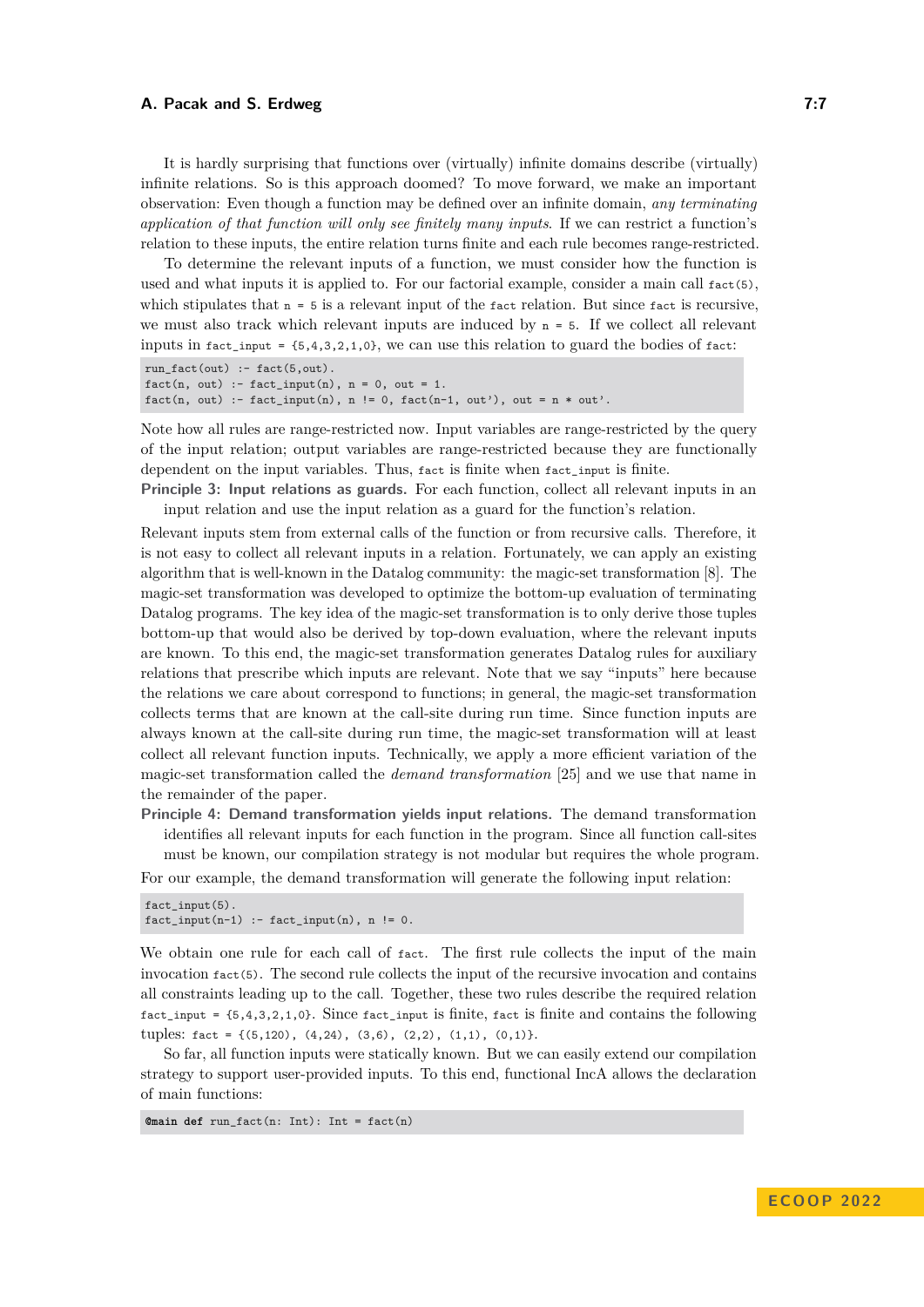### **7:8 Functional Programming with Datalog**

<span id="page-7-0"></span>

| (Functional programs) $p ::= F$ |                                                                                                       |
|---------------------------------|-------------------------------------------------------------------------------------------------------|
| (functions)                     | $F ::= [\text{Quant}]$ def $f(\overline{x : T}) : T = e$                                              |
| (expressions)                   | $e$ := $v   x  $ let $x = e$ in $e  $ if $(e)$ $e$ else $e   f(\overline{e})   \varphi(\overline{e})$ |
| (values)                        | $v$ ::= base                                                                                          |
| (types)                         | $T \ ::=$ Base                                                                                        |

<span id="page-7-1"></span>**Figure 3** Functional IncA with first-order functions, base values, and base functions *ϕ*.

(Datalog programs)  $D ::= \overline{r}$ (rules)  $r := R(\bar{t}) - \bar{a}.$ (atoms)  $a := t = t | R(\overline{t})$ (terms)  $t := v | x | \varphi(\overline{t})$  $(values)$   $v := base$ 

**Figure 4** An intermediate representation for Datalog with base values and base functions.

The demand transformation will correctly propagate the input of run\_fact to fact:

```
fact_input(n) :- run_fact_input(n).
fact\_input(n-1) :- fact\_input(n), n != 0.
```
But what is the input of run\_fact? The input of run\_fact is dynamic and must be provided by the user of the program. In Datalog, such data lives in the so-called extensional database, which is filled by the user prior to Datalog execution. We modify the demand transformation to generate a query of the extensional database for main functions.

**Principle 5: Main input in extensional database.** For each main function, we add a rule to the input relation that retrieves dynamic inputs from the extensional database.

For our example, we obtain the following input relation for run\_fact:

```
run_fact_input(n) :- ext_run_fact_input(n).
```
The user can provide any number of inputs to run\_fact as part of the extensional database. The Datalog engine will propagate those inputs to run fact input and fill all relations.

Note that our encoding retains crucial Datalog behavior, such as memoization and reuse. For example, consider we want to run fact on multiple inputs 5, 7, and 9, all of which we put into the extensional database. How many tuples will relation fact contain? Since queries of fact will retrieve existing tuples when possible, the three fact computations will share all intermediate results and fact will only contain 10 tuples (the largest input plus one). A similar effect can be observed for functions like Fibonacci, where recursive calls can share results. All of this is transparent to the user.

# <span id="page-7-2"></span>**3.2 Translating functional programs to Datalog, technically**

We now implement Principles 1 and 2 from the previous subsection, that is, we translate functional programs to Datalog. In the subsequent subsection, we will explain and apply the demand transformation to implement the remaining principles.

[Figure 3](#page-7-0) defines the syntax of functional IncA. The language consists of first-order functions, let bindings, conditionals, and function calls. We distinguish calls to user-defined functions f from calls to base functions  $\varphi$ . Our compilation target is an intermediate representation (IR) of Datalog extended with base values and base functions as shown in [Figure 4.](#page-7-1) This Datalog IR is compatible with many existing Datalog solvers, which support different kind of base functions. Note that we excluded negation from the Datalog IR because our translation does not require it.

We first translate expressions to Datalog. While an expression is structured and eventually computes a value, Datalog only provides flat terms. Thus, a nested expression  $f(g(x))$  must be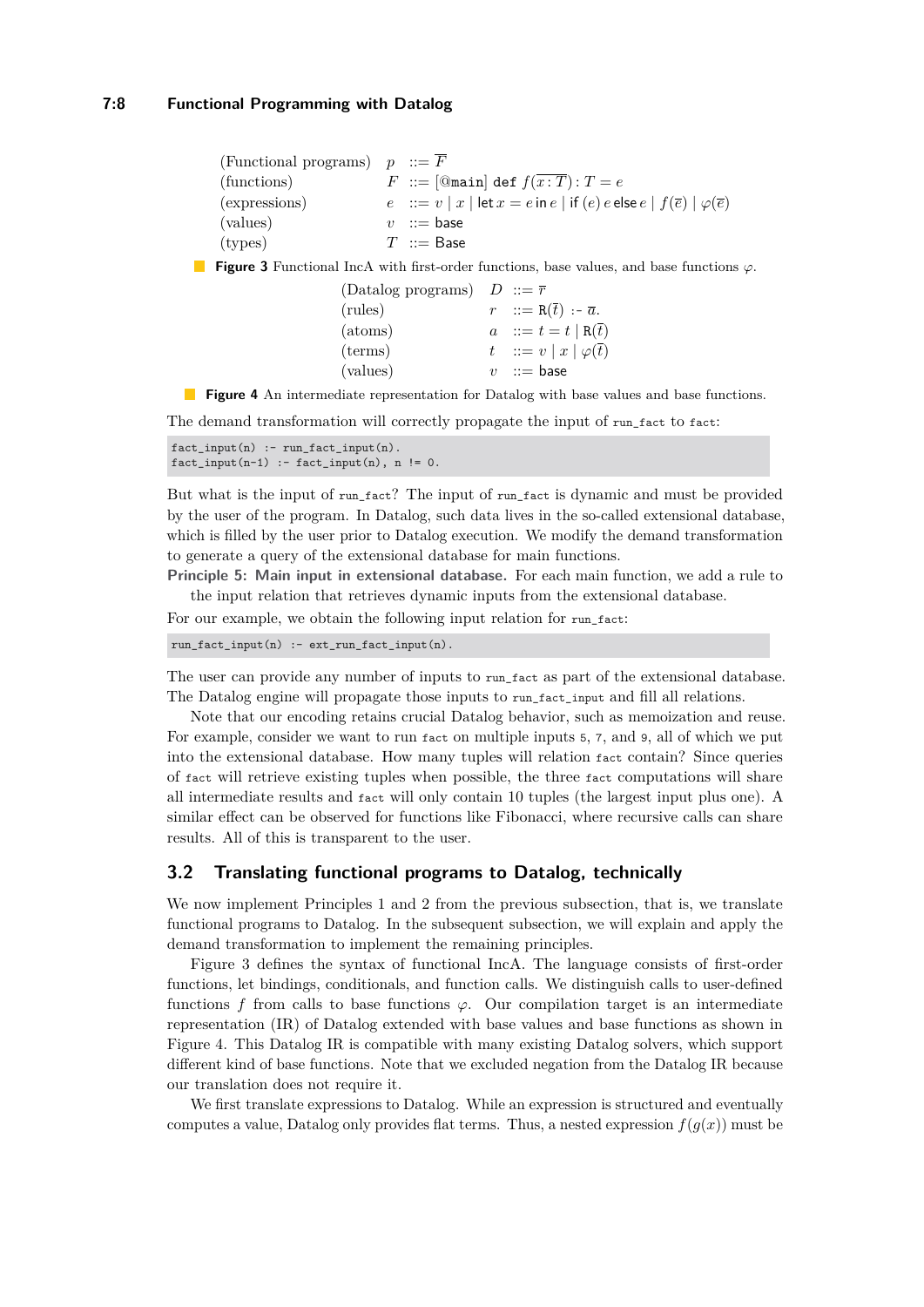<span id="page-8-0"></span>
$$
\begin{aligned}\n\llbracket . \rrbracket &\colon \quad e \to \mathcal{P}(t \times \mathcal{P}(a)) \\
\llbracket v \rrbracket &= \{(v, \emptyset)\} \\
\llbracket x \rrbracket &= \{(x, \emptyset)\} \\
\llbracket \text{let } x = e_1 \text{ in } e_2 \rrbracket &= \{(t_2, \{x = t_1\} \cup a_1 \cup a_2) \mid (t_1, a_1) \in \llbracket e_1 \rrbracket, (t_2, a_2) \in \llbracket e_2 \rrbracket\} \\
\llbracket \text{if } (e_1) e_2 \text{ else } e_3 \rrbracket &= \{(t_2, \{t_1 = \text{true}\} \cup a_1 \cup a_2) \mid (t_1, a_1) \in \llbracket e_1 \rrbracket, (t_2, a_2) \in \llbracket e_2 \rrbracket\} \\
&\quad \cup \{(t_3, \{t_1 = \text{false}\} \cup a_1 \cup a_3) \mid (t_1, a_1) \in \llbracket e_1 \rrbracket, (t_3, a_3) \in \llbracket e_3 \rrbracket\} \\
\llbracket f(e_1, \ldots, e_n) \rrbracket &= \{(y, \{f(t_1, \ldots, t_n, y)\} \cup a_1 \cup \ldots \cup a_n) \mid (t_1, a_1) \in \llbracket e_1 \rrbracket, \ldots, (t_n, a_n) \in \llbracket e_n \rrbracket\} \\
\text{where } y \text{ is fresh} \\
\llbracket \varphi(e_1, \ldots, e_n) \rrbracket &= \{(\varphi(t_1, \ldots, t_n), a_1 \cup \ldots \cup a_n) \mid (t_1, a_1) \in \llbracket e_1 \rrbracket, \ldots, (t_n, a_n) \in \llbracket e_n \rrbracket\} \\
\text{Figure 5 Compiling expressions yields a set of alternative terms, each guarded by constraints.\n\end{aligned}
$$

<span id="page-8-1"></span> $\left[\text{def } f(\overline{x} : \overline{T}) : T' = e \right]_{\text{fun}} = \left\{ \textbf{f}(\overline{x}, y) : a, y = t. \mid (t, a) \in \left[ e \right] \right\}$  where *y* is fresh  $\llbracket \overline{F} \rrbracket_{\textit{prog}} = \bigcup_{f \in \overline{F}} \llbracket f \rrbracket_{\textit{fun}}$ 

**Figure 6** Compiling functions to Datalog rules.

compiled to a flat term that is guarded by constraints  $(y_2, \{g(x, y_1), f(y_1, y_2)\})$ . Since conditional expressions (if (*b*)  $f(x)$  else  $g(x)$ ) yield alternative values depending on *b*, compilation in general yields a set of alternative terms  $\{(y_1, \{b = \text{true}, f(x, y_1)\}), (y_2, \{b = \text{false}, g(x, y_2)\})\}.$ This correponds to Principle 2 from the previous subsection.

[Figure 5](#page-8-0) defines the translation of expressions as a compositional function  $\llbracket . \rrbracket$ . Values *v* and variables *x* directly translate to Datalog values and variables. Let bindings yield the body's result under a constraint that binds the let-bound variable. Conditionals compile to two alternative sets of terms: If the condition is true, the resulting terms are taken from the *then*-branch, otherwise they are taken from the *else*-branch. Calls to user-defined functions *f* translate to queries of a relation of the same name *f*, which has the function's result as an additional column in accordance with Principle 1. In contrast, calls to base functions  $\varphi$ translate to a call of the same function, but passing Datalog terms as arguments.

We use the translation of expressions  $\llbracket . \rrbracket$  to compile function definitions  $\llbracket . \rrbracket_{\text{fin}}$  and programs <sup>J</sup>*.*K*prog* as shown in [Figure 6.](#page-8-1) For a function definition, we compile its body and generate a separate Datalog rule for each alternative term that the body can yield. The constraints *a* of the term become constraints in the generated rule. To compile a whole program, we simply compile each function and collect the resulting rules.

For a concrete example, consider the translation of the Fibonacci function to Datalog:

$$
[\text{def fib}(n) = \text{if } (n < 2) \text{ n else } \text{fib}(n-1) + \text{fib}(n-2)] = \{ \text{fib}(n, y3) : -n < 2 = \text{true}, y3 = n., \text{fib}(n, y4) : -n < 2 = \text{false}, \text{fib}(n-1, y1), \text{fib}(n-2, y2), y4 = y1 + y2. \}
$$

The Fibonacci function compiles to two Datalog rules, one for the base case and one for the recursive case. But is this translation correct?

**Translation correctness.** We claim that our translation preserves the semantics of the original functional program. More precisely, we claim that if a function call  $f(\bar{v})$  evaluates to *w*, then the generated Datalog program will also provide *w* as the only result of the call *under top-down evaluation*. Here we must require top-down evaluation for Datalog, since the generated rules are not necessarily range-restricted yet, which we will fix in the next subsection. Top-down evaluation is possible nonetheless, because it only explores required results and uses known values in doing so. Since the values of function arguments are always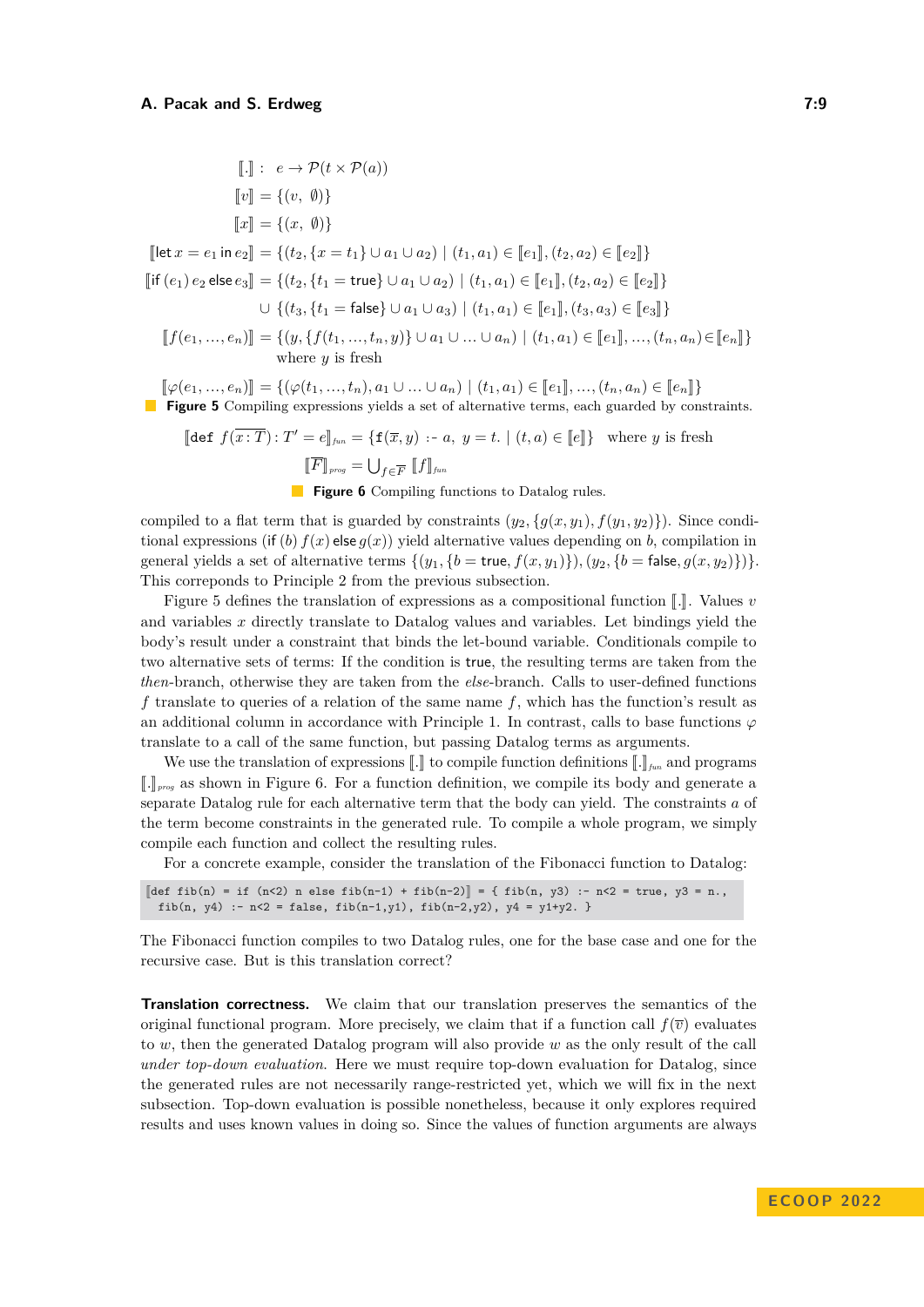### **7:10 Functional Programming with Datalog**

known during evaluation, top-down evaluation of the generated Datalog closely corresponds to function evaluation. However, we did not formalize top-down evaluation and therefore formulate translation correctness as a conjecture:

<span id="page-9-1"></span>I **Conjecture 1** (Translation correctness)**.** *Given a functional program p with a main function f* such that  $f(\bar{v})$  evaluates to w. Then the top-down evaluation of the Datalog atom  $f(\bar{v}, x)$ *under*  $[p]_{\text{prog}}$  *yields a single substitution*  $\{x \mapsto w\}$ *.* 

A key component for proving this conjecture is to ensure the Datalog constraints behave deterministically, just like the original expression did:

<span id="page-9-0"></span> $\blacktriangleright$  **Lemma 2** (Deterministic atoms). *Given an expression e such that*  $\lbrack \lbrack e \rbrack = \{(t_1, \overline{a_1}), ..., (t_n, \overline{a_n})\}$ *both of the following hold:*

*i.*  $\llbracket e \rrbracket$  *yields at least one result:*  $\overline{a_1} \vee \ldots \vee \overline{a_n}$ 

*ii.*  $\llbracket e \rrbracket$  *yields at most one result:*  $(\overline{a_i} \wedge \overline{a_j}) \rightarrow t_i = t_j$ 

**Proof.** By structural induction over *e*. The only interesting case are *if* -expressions, where  $(t_1 = \text{true})$  and  $(t_1 = \text{false})$  are mutually exclusive.

**Lemma 3** (Deterministic rules). Given f such that  $||f||_{\text{fun}} = \{f(\overline{x}, y_1) : \overline{a_1}, ..., f(\overline{x}, y_n) : \overline{a_n}\}$ *both of the following hold:*

- *i.*  $[$ *f* $]$ <sub>*fun</sub> yields at least one result:*  $\overline{a_1} \vee \dots \vee \overline{a_n}$ </sub>
- *ii.*  $[$ *f* $]_{\text{fun}}$  *yields at most one result:*  $(\overline{a_i} \wedge \overline{a_j}) \rightarrow y_i = y_j$

**Proof.** Follows from Lemma [2.](#page-9-0)

Note that Conjecture [1](#page-9-1) does not make any assertions about non-terminating function calls. Indeed, some diverging functions compile to terminating Datalog programs. For example, def  $f(x) = f(x)$  compiles to  $f(x,y) := f(x,y)$ . While function call  $f(1)$  diverges, query  $f(1, y)$ terminates and yields the empty substitution. However, Conjecture [1](#page-9-1) ensures terminating function calls translate to terminating Datalog programs under top-down evaluation.

### <span id="page-9-2"></span>**3.3 Demand-driven bottom-up evaluation**

We compile functional programs to Datalog rules that execute well in top-down fashion, but may diverge under bottom-up evaluation. In bottom-up evaluation, Datalog solvers exhaustively enumerate all derivable tuples, starting from known facts. For example, the bottom-up evaluation of the factorial function will start with  $f_{\text{act}}(0,1)$ , from which it can derive  $fact(1,1)$ ,  $fact(2,2)$ ,  $fact(3,6)$ ,  $fact(4,24)$ , and so on. This enumeration will not terminate, because bottom-up evaluation is unaware of the context in which relation fact is being used. Accordingly, we cannot apply any of the efficient Datalog solvers that use bottom-up evaluation, such as Soufflé.

The demand transformation by Tekle and Liu rewrites Datalog rules such that bottom-up evaluation becomes demand-driven and only computes tuples that are transitively demanded by the main query [\[25\]](#page-26-6). Indeed, bottom-up evaluation of the rewritten Datalog rules computes *exactly the same* tuples as top-down evaluation. Since we already asserted that top-down evaluation computes the correct result for terminating functional programs, the demand transformation allows us to apply bottom-up evaluation, also yielding the correct result.

We adopt the demand transformation, which transforms a set of Datalog rules in three steps: compute demand patterns, introduce demand predicates, derive demand rules. In this section, we replace the first step of the demand transformation to take functional IncA into account, adopt the second step unchanged, and extend the third step to account for the inputs of main functions. Later sections will make further changes.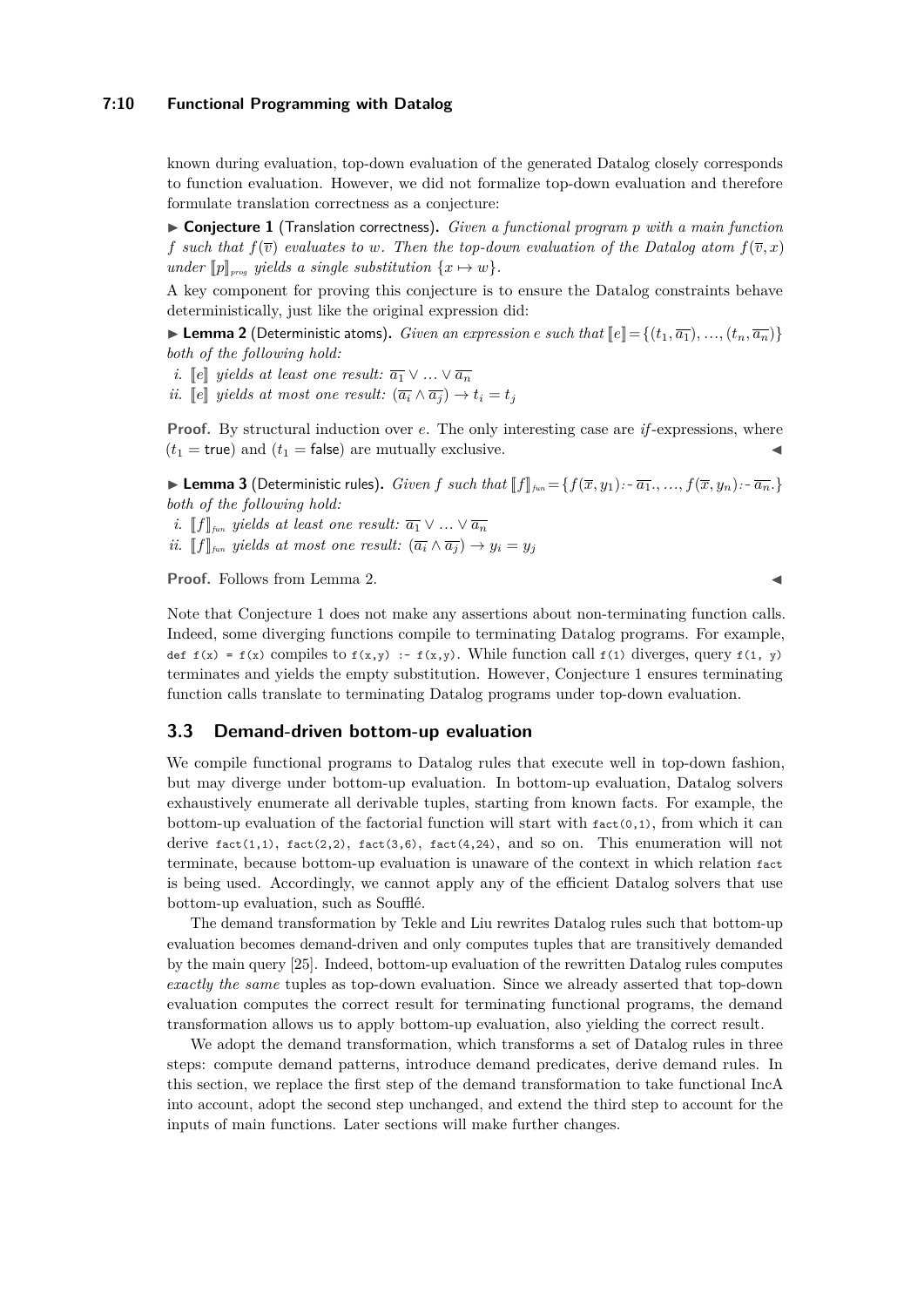**Step 1** We compute demand patterns  $\langle g, s \rangle$ , where *g* is the name of a relation and  $s \in (b \mid f)^*$ is a pattern string that indicates how the relation is queried, namely if an argument occurs bound or free. For functions, demand patterns can be easily computed by finding all function calls reachable from the main functions. Formally, given a functional program  $p$ , the demand patterns  $dp(p)$  of *p* is the smallest set such that:

- For each main function (@main def  $g(x_1, ..., x_n) = ...$ ) in p, we have  $\langle g, b^n f \rangle \in dp(p)$ . That is, main functions have demand with *n* bound parameters and one free return value.
- If demand pattern  $\langle g, s \rangle \in dp(p)$  and *g* is defined as (def  $g(...) = e$ ) in *p*, we have  $\langle h, b^n f \rangle \in dp(p)$  for each call  $h(e_1, ..., e_n)$  in *e*.

The second and third step of the demand transformation operate on and rewrite the generated Datalog rules  $D = [p]_{prog}$ . In particular, we will make no assumptions about the format of pattern strings *s*, so that we can later introduce extensions of Step 1 easily.

**Step 2** We introduce demand predicates as guards into existing rules to implement Principle 3 from [Subsection 3.1.](#page-5-1) Formally, we obtain a rewritten Datalog program *guarded*(*D*):

For each  $\langle g, s \rangle \in dp(p)$  and each  $(g(t_1, ..., t_m) : a_1, ..., a_n)$  in *D*, we obtain a rule

$$
g(t_1,...,t_m) \, \cdots \, g_{\perp^{input\_S}}(t_1,...,t_m|_s), a_1,...,a_n.
$$

in *guarded*(*D*), where  $\bar{t}|_s$  selects those  $t_i$  that are bound according to pattern string *s*. Note that the rules of unreachable functions are dropped and not propagated to *guarded*(*D*).

**Step 3** In the final step, we must derive those rules that define the input relations  $q_{\text{input}}$  s to implement Principle 4 and Principle 5 from [Subsection 3.1.](#page-5-1) Formally, we obtain a rewritten Datalog program *demanded*(*D*) from *guarded*(*D*) and the original program  $p$  as follows:

- We retain each rule from *guarded*(*D*), such that *guarded*(*D*)  $\subseteq$  *demanded*(*D*).
- For each main function (@main def  $g(x_1, ..., x_n) = ...$ ) in *p*, we obtain a rule

 $q_{\text{input}}$   $s(x_1, ..., x_n)$  :-  $ext\_q_{\text{input}}$   $s(x_1, ..., x_n)$ .

in *demanded*(*D*), where  $ext_{g_{input}}s$  is an extensional relation to be filled by the user. This implements Principle 5.

For each rule  $(g(...) : a_1, ..., a_n)$  in *guarded*(*D*) and each  $a_i = h(t_1, ..., t_m)$ , we obtain

$$
h_{\perp^{input\_}}s(t_1,...,t_m|_s)\, \cdots\, a_1,...,a_{i-1}
$$

to *demanded*(*D*), where *s* is the pattern string of  $h(t_1, \ldots, t_m)$ , indicating which  $t_i$  are bound by the previous constraints  $a_1, \ldots, a_{i-1}$  already.

The demand transformation implements Principles 3 - 5 and ensures that the resulting Datalog derives the same tuples in bottom-up evaluation as in top-down fashion.

**Example** To illustrate, consider again the Fibonacci function with a main call:

```
def fib(n) = if (n<2) n else fib(n-1) + fib(n-2)Qmain def run(x: Int): Int = fib(x)
```
This program compiles to the following Datalog rules using the translation from [Subsection 3.2:](#page-7-2)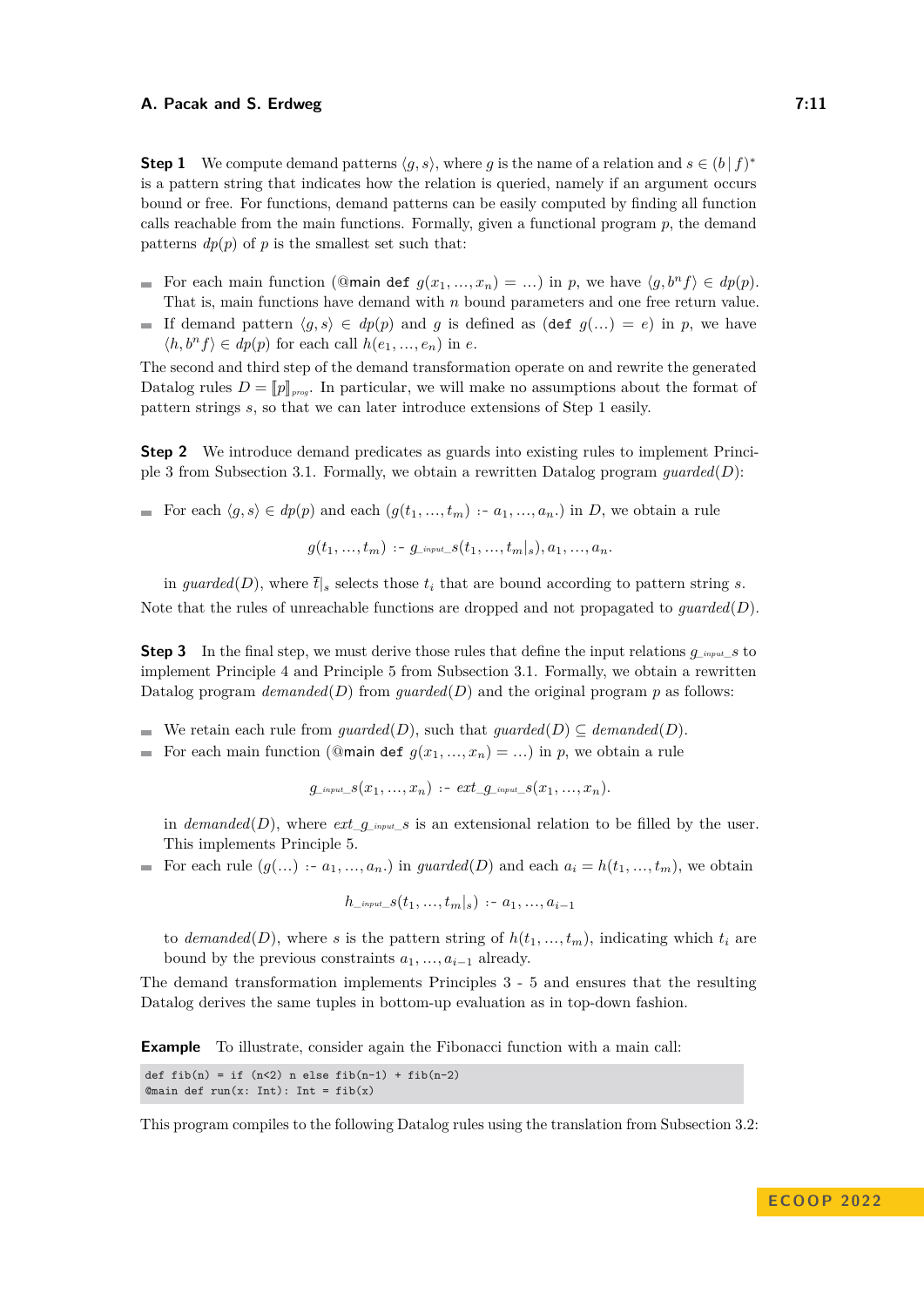### **7:12 Functional Programming with Datalog**

```
fib(n, y3) :- n < 2 = true, y3 = n.
fib(n, y4) :- n < 2 = false, fib(n-1,y1), fib(n-2,y2), y4 = y1+y2.
run(x, y5) := fib(x, y5).
```
We now apply our demand transformation. First, we derive demand patterns of the program, which are  $\langle \text{run}, bf \rangle$  and  $\langle \text{fib}, bf \rangle$ . Note that all three calls of fib yield the same demand pattern. Second, we insert demand predicates into the rules according to the demand patterns:

```
fib(n, y3) :- fib_input_bf(n), n < 2 = true, y3 = n.
fib(n, y4) :- fib_input_bf(n), n < 2 = false, fib(n-1,y1), fib(n-2,y2), y4 = y1+y2.
run(x, y5) :- run_input_bf(x), fib(x, y5).
```
Third, to these rules we add the following rules to define the input relations:

```
run\_input_bf(x) :- ext\_run\_input_bf(x).
fib input bf(x) :- run input bf(x).
fib\_input_bf(n-1) :- fib\_input_bf(n), n<2 = false.
fib\_input_bf(n-2) :- fib\_input_bf(n), n<2 = false, fib(n-1,y1).
```
The first and second rule are due to the main function run, which receives its input from the user and propagates it to fib. The third and fourth rule are due to the recursive calls of fib. Note how we retain all constraints prior to a call. In particular, we retain the first recursive call of fib as a constraint for the second recursive call of fib, although a smart compiler might eliminate this constraint subsequently. The resulting Datalog program is demand-driven and can be executed by standard bottom-up Datalog solvers.

**Correctness** The demand transformation yields a Datalog program that derives the exact same tuples as a top-down evaluation [\[25\]](#page-26-6). As of Conjecture [1,](#page-9-1) top-down evaluation yields the correct tuples. Hence, so does bottom-up evaluation of the demand-driven Datalog rules:

I **Corollary 4** (Bottom-up translation correctness)**.** *Given a functional program p with a main function f such that*  $f(\overline{v})$  *evaluates to w.* Then the bottom-up evaluation of the Datalog *program demanded*( $[p]_{proj}$  *yields a database in which the query*  $f(\bar{v}, x)$  *has a single match*  ${f(\overline{v}, w)}$ .

# <span id="page-11-0"></span>**4 Compiling Algebraic Data Types to Datalog**

The functional IncA we presented in the previous section supports user-defined functions ranging over base types. In this section, we explore how to extend functional IncA to allow user-defined data types. In particular, we want to faithfully compile recursive functions over algebraic data types to Datalog rules that existing bottom-up Datalog solvers can execute.

# **4.1 Compiling user-defined data types by example**

We extend functional IncA to allow recursive definitions of user-defined algebraic data types, constructor calls, and pattern matching. As a simple example, consider the Peano numbers:

```
data Nat = Zero() | Succ(Nat)
def plus(m: Nat, n: Nat): Nat = m match {
 case Zero() => n
  case Succ(pred) => Succ(plus(pred, n)) }
@main def twice(n: Nat): Nat = plus(n, n)
```
We generate three kind of relations for an algebraic data type: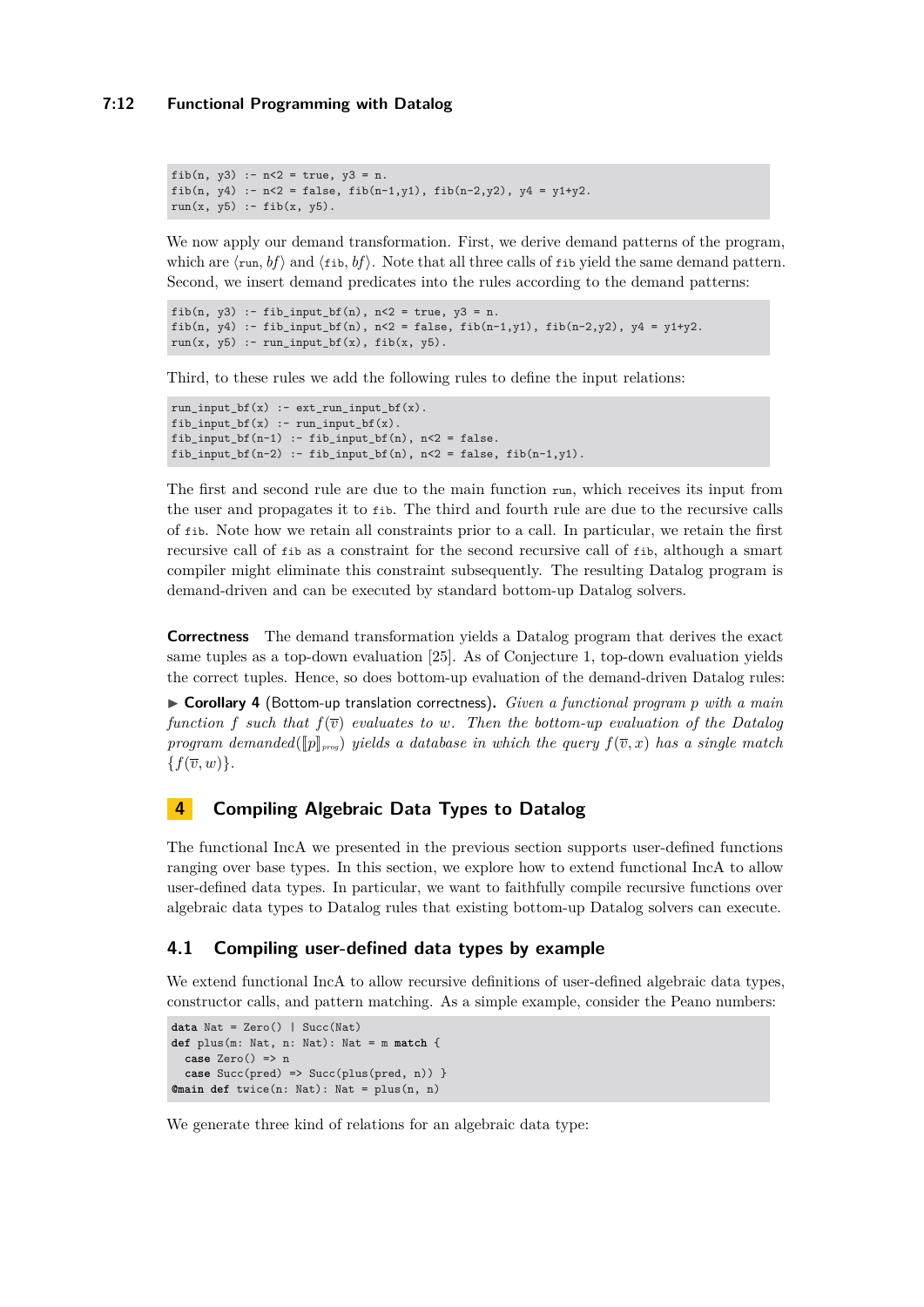- **Constructor relations** represent the constructor functions of algebraic data types. We translate constructor calls in the program to queries of constructor relations, similar to how we translated regular function calls. In doing so, it is crucial we ensure only finitely many values are constructed during bottom-up evaluation of the resulting Datalog code.
- **Selector relations** map a constructed value to its constituents. We use selector relations m. to implement pattern matching. Importantly, queries of selector relations may never lead to the construction of new values.
- **Instance relations** enumerate all constructed instances of a data type. They will become useful when we introduce relational programming in [Section 6.](#page-15-0)

To construct user-defined data at run time, we extend the Datalog IR with a built-in constructor #constr for each constructor constr. For example, #Succ(#Succ(#Zero())) encodes two as a Peano number. In practice, there are different ways a Datalog solver can support such built-in constructors. For example, we can define a generic built-in function that creates a new value given the constructor's name and arguments. We have used this approach in our implementation using IncA, but this would work in any Datalog solver that supports user-defined built-in functions, including Soufflé, Flix, and Formulog. Alternatively, if a Datalog solver natively supports algebraic data types, we can use their constructors directly or encode them using a number representation. For example, Soufflé supports algebraic data types (but not recursive functions over them) and we can generate a Soufflé data type and use its constructors. This is to say that adding built-in constructors to the Datalog IR does not limit the applicability of our approach in practice. Flix, Formulog, IncA and Soufflé have support for algebraic data. However, they do not support enumerating all instances of a specific algebraic data type like functional IncA. We will see how to enumerate all instances of an algebraic data type by utilizing instance relations in [Section 6.](#page-15-0)

For the Peano numbers, we derive the following Datalog rules initially:

| constructor relations          | // selector relations              | // instance relation  |
|--------------------------------|------------------------------------|-----------------------|
| $Zero(n) := n = #Zero()$ .     | un Zero $(n)$ :- Zero $(n)$ .      | $Nat(n) :- Zero(n).$  |
| $Succ(p, n) :- n = #Succ(p)$ . | $un\_Succ(n, p)$ :- $Succ(p, n)$ . | $Nat(n) :- Succ( n).$ |

Note that the rule of the Succ constructor relation is not range-restricted and consequently cannot be computed bottom-up. However, the rules of the selector and instance relations merely query the constructor relations. Hence, if we can ensure the constructor relations remain finite, all three kind of relations will be finite.

Like in the previous section, we seek to apply the demand transformation in order to track the demand of constructor relations. However, we need to adapt the demand transformation to account for our encoding of algebraic data types. Specifically, the constructor queries within the selector and instance relations must be ignored, since they do not actually indicate additional demand. Moreover, selector and instance relations do not require any rewriting themselves, because they merely query constructor relations to enumerate constructor tuples.

[Figure 7](#page-13-0) shows the compilation result after demand transformation for the plus function on Peano numbers from above. Relation Zero has no demand relation because its demand pattern  $\langle \text{Zero}, f \rangle$  does not specify bound inputs. Relation succ has a demand relation succ\_input\_bf that tracks the invocation of Succ in the recursive case of plus. Importantly, there is no demand on Succ from the selector or instance relations, as our adaption of the demand transformation will ensure. Relation plus shows how we compile pattern matching: Each case becomes an alternative rule that queries the selector. This is sufficient since we assume pattern matches are complete and overlap-free, so that their order does not matter.

Since twice is a main function, its demand relation queries an extensional input relation as described in the previous section. This way, users can for example request twice(Succ(Zero())).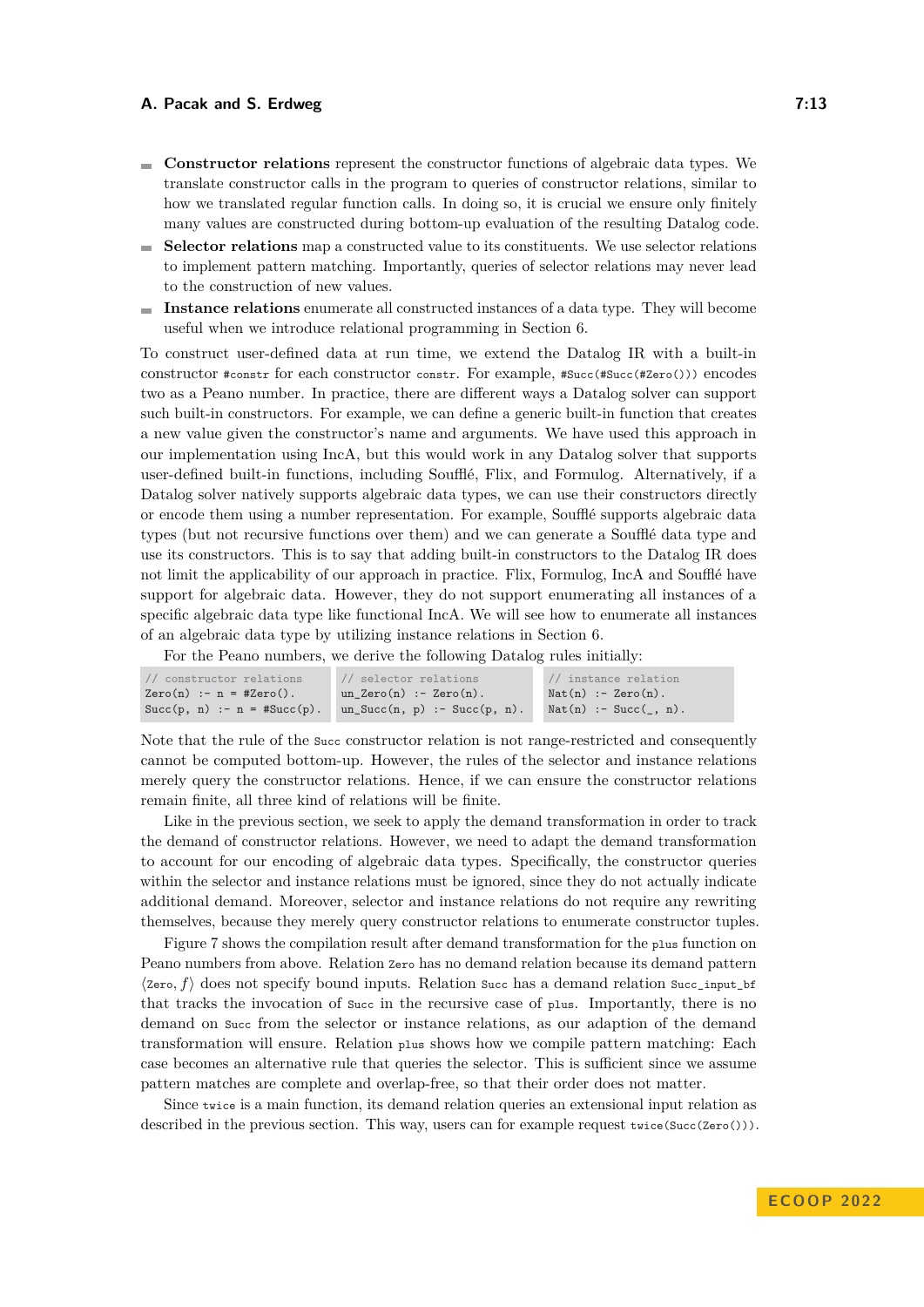#### **7:14 Functional Programming with Datalog**

```
Zero(n) :- n = #Zero(). // no demand relation since there are no bound inputs
Succ(p, n) :- Succ_input_bf(p), n = #Succ(p).
Succ_input_bf(y4) :- plus_input_bbf(m, n), un_Succ(m, pred), plus(pred, n, y4).
// selector and instance relations un_Zero, un_Succ, and Nat as above
plus(m, n, out) :- plus_input_bbf(m, n), un_Zero(m), out = n.
plus(m, n, out) :- plus_input_bbf(m, n), un_Succ(m, pred),
                  plus(pred, n, y4), Succ(y4, y5), out=y5.
plus_input_bbf(n, n) :- twice_input_bf(n).
plus_input_bbf(pred, n) :- plus_input_bbf(m, n), un_Succ(m, pred).
twice(n, out) :- twice_input_bf(n), plus(n, n, out).
twice\_input_bf(n) :- ext\_twice\_input_bf(n).
Zero(n) :- ext_{zero}(n).
Succ(p, n) :- ext_Succ(p, n).
```
<span id="page-13-1"></span>**Figure 7** Compilation result for the plus and twice functions on Peano numbers.

(Functional programs) *prog*  $:= \overline{F}, \overline{d}$ (data definitions)  $d$  ::= data  $N = \overline{c(T, ..., T)}$ (expressions)  $e$  ::= ...  $| c(\overline{e}) | e$  match  $\{ \cfrac{\overline{e}}{\csc(x, ..., x) = > e} \}$  $(\text{types})$   $T := ... | N$ 

**Figure 8** Extending the frontend syntax with algebraic data types.

But how can our Datalog program deconstruct the user-provided data? Recall that selector relations simply query constructor relations. Thus, we must include the user-provided algebraic data in our constructor relations. To this end, we require users to insert algebraic data in extensional constructor relations. We then generate one additional rule for each constructor that queries the corresponding extensional constructor relation, as shown at the end of [Figure 7.](#page-13-0) We need to provide the contents of extensional constructor relations in the form of tuples consistent with the format supported by the targeted Datalog dialect. In the case of Soufflé, we insert tuples containing algebraic data and literal values of the Soufflé language in the extensional constructor relations.

### **4.2 Extending functional IncA with algebraic data types**

Based on the observations from the previous subsection, we add algebraic data types to functional IncA. We then extend the translation from functional code to Datalog code and the demand transformation accordingly.

[Figure 8](#page-13-1) extends the abstract syntax of functional IncA with algebraic data types. For pattern matching we assume that patterns are complete and overlap-free. We do not change the syntax of Datalog since we model constructors as built-in functions  $\varphi$ .

We extend the translation of [Subsection 3.2](#page-7-2) from functional code to Datalog code to handle algebraic data types as shown in [Figure 9.](#page-14-1) We add a new translation function  $\llbracket . \rrbracket_{data}$ for data types and use that when compiling programs in  $\llbracket . \rrbracket_{\text{prog}}$ . The translation of functions  $\llbracket . \rrbracket_{\text{fun}}$  remains the same, but it uses an extended translation for expressions  $\llbracket . \rrbracket$  that handles the new expressions: constructor calls and pattern matching. The translation of constructor calls is identical to the translation of regular function calls, except the generated code queries a constructor relation. Pattern matching yields alternative rules for each case, and each case queries the selector relation un\_*c* to test if the term matches the pattern. The translation of data types  $\llbracket . \rrbracket_{data}$  generates rules as described in the previous subsection: rules that invoke the built-in constructor functions, rules that query the extensional constructor relations, rules for the selector relations, and rules for the instance relations.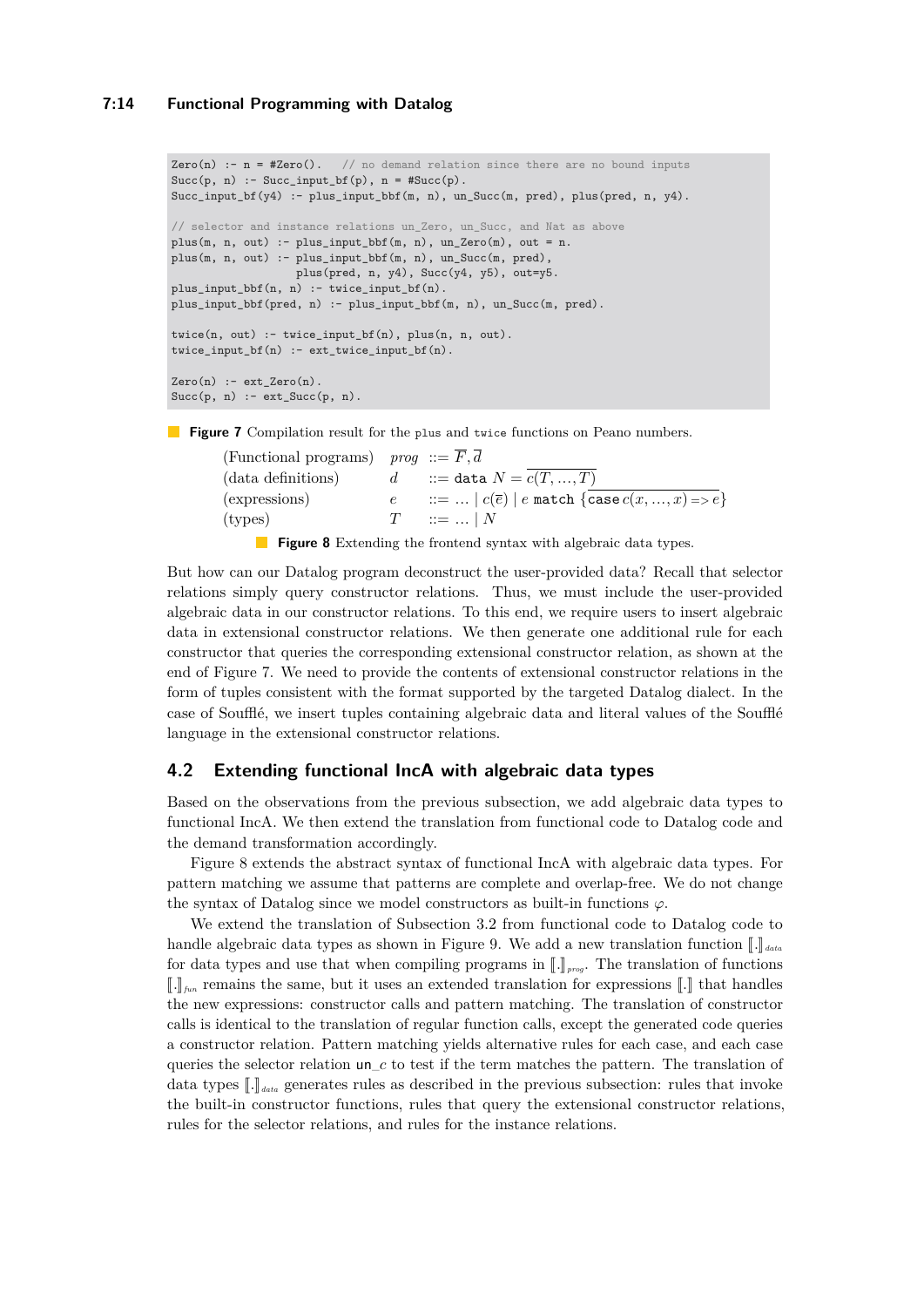<span id="page-14-1"></span>
$$
[\![\overline{F}, \overline{d}]\!]_{\text{prog}} = \bigcup_{f \in \overline{F}} [\![f]\!]_{\text{fun}} \quad \cup \quad \bigcup_{d \in \overline{d}} [\![d]\!]_{\text{data}}
$$

$$
[[c(e_1, ..., e_n)]] = \{(y, \{c(t_1, ..., t_n, y)\} \cup a_1 \cup ... \cup a_n) \mid (t_1, a_1) \in [[e_1]], ..., (t_n, a_n) \in [[e_n]]\}
$$
  
where y is fresh

 $\llbracket e \text{ match } \{\overline{cs}\}\rrbracket = \bigcup_{(\text{case }c(\overline{x}) = > e') \in \overline{cs}} \{(t', \{un\_c(t, \overline{x})\} \cup a \cup a') \mid (t, a) \in \llbracket e \rrbracket, (t', a') \in \llbracket e' \rrbracket\}$ 

$$
\begin{aligned}\n\llbracket \text{data } N = \overline{C} \rrbracket_{data} &= \{c(x_1, \ldots, x_n, y) : y = \#c(x_1, \ldots, x_n). \mid c(T_1, \ldots, T_n) \in \overline{C}\} \\
&\cup \{c(x_1, \ldots, x_n, y) : y = ext_c(x_1, \ldots, x_n, y). \mid c(T_1, \ldots, T_n) \in \overline{C}\} \\
&\cup \{\text{un}_c(y, x_1, \ldots, x_n) : c(x_1, \ldots, x_n, y). \mid c(T_1, \ldots, T_n) \in \overline{C}\} \\
&\cup \{N(y) : c(x_1, \ldots, x_n, y). \mid c(T_1, \ldots, T_n) \in \overline{C}\}\n\end{aligned}
$$

**Figure 9** Translating algebraic data types to Datalog.

Next, we extend the demand transformation from [Subsection 3.3](#page-9-2) to consider constructors: In Step 1, when considering reachable subexpressions  $h(e_1, \ldots, e_n)$ , we also generate a demand pattern  $\langle h, b...b \rangle$  when *g* is a constructor.

- In Step 2, note that selector and instance relations are never demanded, since we ignored  $\overline{a}$ them in Step 1. Hence, we propagate their rules unchanged to *guarded*(*D*).
- In the last case of Step 3, we ignore atoms  $a_i = h(t_1, \ldots, t_m)$  that occur in the rules of selector or instance relations. These atoms always query a constructor relation and we do not want to treat these queries as demand.

With these modifications, the demand transformation will correctly track the demand of constructors while ignoring selectors and instance relations. Together, the extended translation and the demand transformation constitute a compiler for functional IncA with algebraic data types. Since all rules of the generated Datalog code are range-restricted, we can run the code with off-the-shelf bottom-up Datalog solvers.

# <span id="page-14-0"></span>**5 Case study: Type Checking, Type Erasure, and Interpretation**

Functional IncA supports user-defined functions and data types. In this section, we demonstrate that these features allow us to express interesting computations in Datalog. In particular, we implement a type checker, type erasure, and an interpreter for a lambda calculus with numbers as illustrated in [Figure 10.](#page-15-1) These functions compile to complex Datalog code that could not practically be written by hand.

[Figure 10](#page-15-1) shows an excerpt of the relevant data types and functions, all of which are completely standard. In particular, we describe the expressions of the simply typed lambda calculus Exp and the untyped lambda calculus UExp as algebraic data types. We define a type checker typeOf as a function in functional IncA, but only show the App case here. Our implementation supports parametric polymorphism by applying monomorphization before translating to Datalog. Since the App case has five alternative control-flow paths, this case alone compiles into five Datalog rules for typeOf. For example, consider the rule generated for the path that yields Just(ty2):

```
typeOf(ctx, exp, out0) :-
 typeOf_input_bbf(ctx,exp), un_App(exp,fun,arg), typeOf(ctx,fun,o1),
 un_JustType(o1,funty), un_TFun(funty,ty1,ty2), typeOf(ctx,arg,o2),
 un_JustType(o2,argty), eqType(argty,ty1,o3), o3 == true, JustType(ty2,out0).
```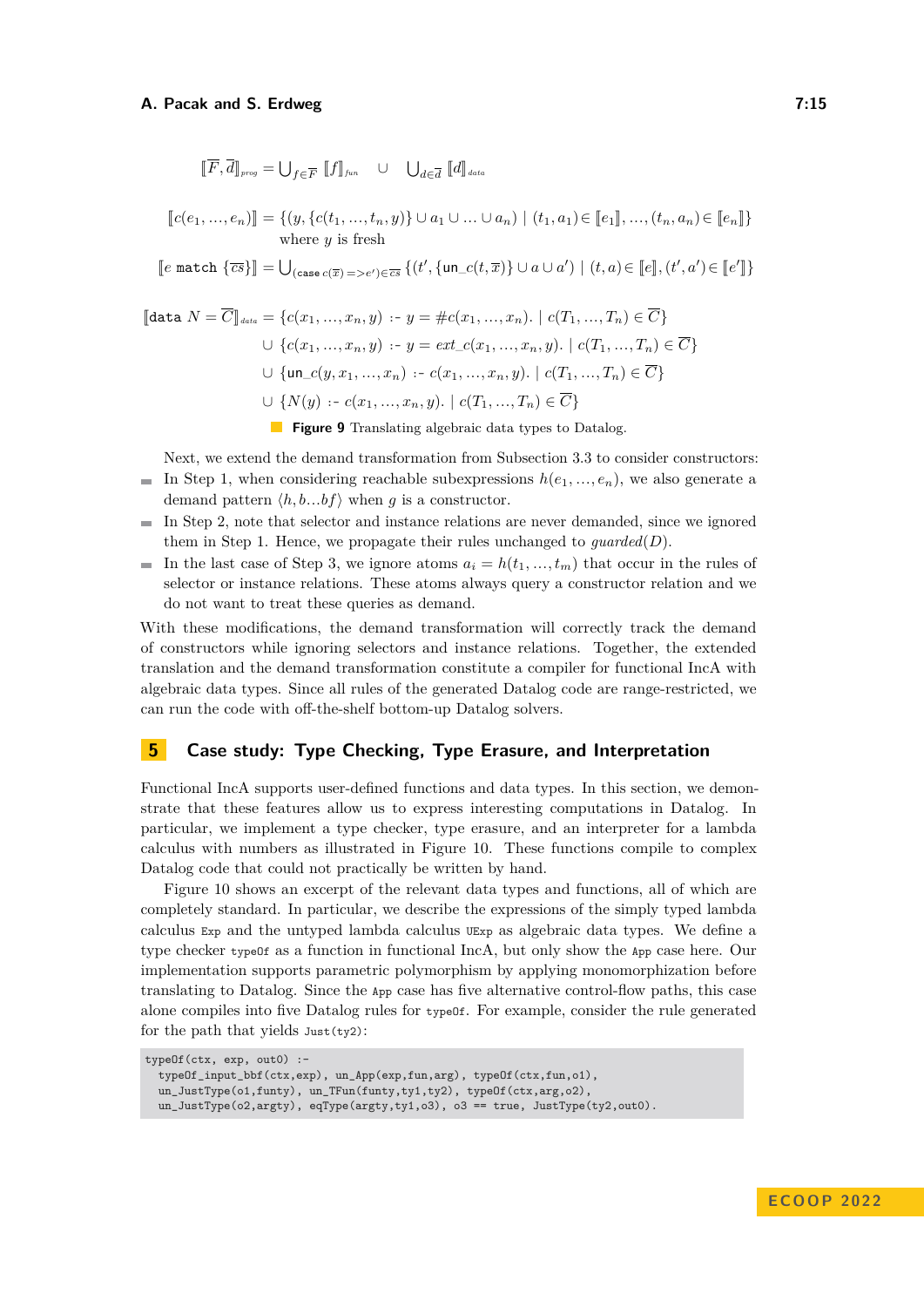### **7:16 Functional Programming with Datalog**

```
data Exp = Num(Int) | Lam(String, Type, Exp) | App(Exp, Exp) | Var(String)
data Type = TInt() | TFun(Type, Type)
data UExp = UNum(Int) | ULam(String, Exp) | UApp(Exp, Exp) | UVar(String)
def typeOf(ctx: Ctx, exp: Exp): Maybe[Type] = exp match {
  case App(fun, arg) => typeOf(ctx, fun) match {
    case Just(TFun(ty1, ty2)) => typeOf(ctx, arg) match {
       case Just(argty) => if (eqType(argty, ty1)) Just(ty2) else Nothing()
  ... }
def erase(exp: Exp): UExp = exp match {
  case Num(v) \Rightarrow UNum(v)case Lam(n, ty, b) => ULam(n, erase(b))
  case App(fun, arg) => UApp(erase(fun), erase(arg))
 case \text{Var}(n) \Rightarrow \text{UVar}(n) \}def interp(env: Env, exp: UExp): Maybe[Val] = exp match {
  case UApp(fun, arg) => interp(env, fun) match {
    case Just(VClosure(param, prog, fenv)) => interp(env, arg) match {
      case Just(argv) => interp(BindEnv(param, argv, fenv), body)
  ... }
@main def run(exp: Exp): Maybe[Val] = typeOf(EmptyCtx(), exp) match {
  case Just(ty) => interp(EmptyEnv(), erase(exp))
  case Nothing() => Nothing() }
```
**Figure 10** A type checker, type erasure, and interpreter for a lambda calculus with numbers.

This Datalog rule consists of 10 atoms, where the selector predicates ensure that the correct control-flow path has been chosen. Overall, the type of function consists of  $24$  lines of code, but compiles to 114 lines of complex Datalog code with mutually dependent relations typeOf and typeOf\_input. These numbers represent the Datalog program after applying optimizations. In contrast to program optimizations of functional and imperative programs, our Datalog optimizations reduce the number of rules and atoms instead of increasing them.

Next, we define type erasure as a transformation from Exp to UExp. Although function erase is completely standard, this is the first program transformation implemented in Datalog to the best of our knowledge. While erase is guaranteed to terminate, we can also define functions whose termination is undecidable. Specifically, we implement a standard interpreter interp for the untyped lambda calculus, which is a Turing-complete language. Indeed, the Datalog program is only guaranteed to terminate when the original interpreter terminates.

Overall, the type checker, type erasure, and interpreter comprise 8 algebraic data types and 7 functions. We compile this code to 65 relations defined by 154 rules that contain 484 atoms in total. These numbers are measured after optimization, where we eliminate aliases and propagate constants.

Although implementing an interpreter in Datalog may seem to be of little use, this and similar challenges occur during program analysis regularly. For example, Pacak et al. recently have shown how to compile typing rules to Datalog to derive incremental type checkers systematically [\[17\]](#page-26-7). They also mention that it is necessary to translate the dynamic semantics of a language to Datalog in order to support the incremental type checking of a dependently typed programming language. Similarly, data-flow analyses often need to abstractly interpret programs, for example, to determine the bounds of numeric variables or the value of a Boolean condition. Functional IncA can also support such data-flow analyses, but we must be able to express control-flow graphs and other relations.

# <span id="page-15-0"></span>**6 Mixing Functions and Relations**

The previous sections showed how we can use functional programming as a frontend for Datalog. However, in doing so, we have also lost a key feature of Datalog: relations. Indeed,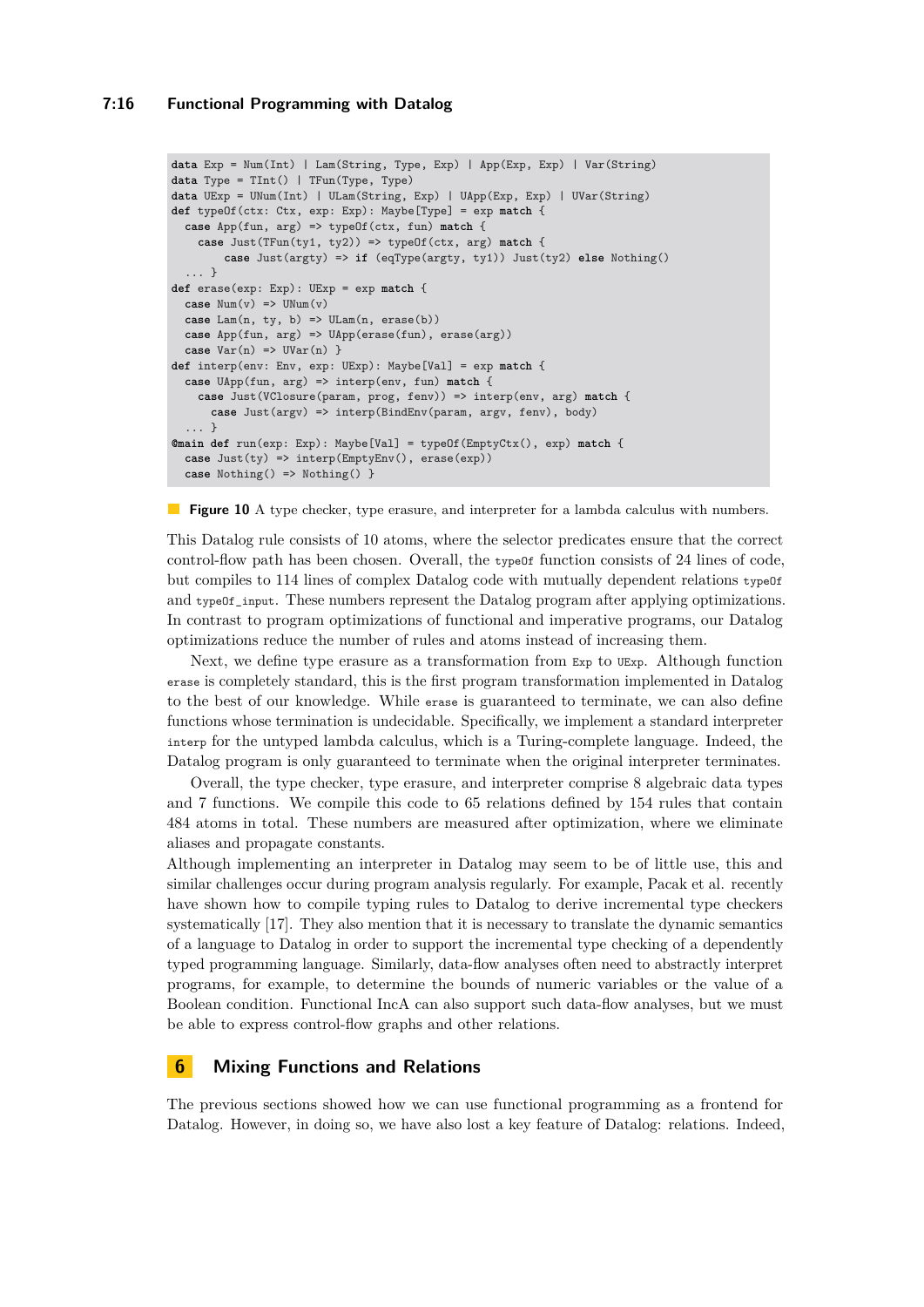```
data Exp = ...
data Stm = Assign(String, Exp) | Sequence(Stm, Stm) | If(Exp, Stm, Stm) | While(Exp, Stm)
def init(stm: Stm): Stm = ... // a regular function that finds the statement's entry
def final(stm: Stm): Set[Stm] = stm match { // finds all of the statement's exits
 case Assign(x, a) \implies \{stm\}case Sequence(s1, s2) \Rightarrow final(s2)case If(b, s1, s2) => final(s1) ++ final(s2)
  case While(b, s) => {stm} }
// flow as seen in Figure 1 (Introduction)
```
**Figure 11** Computing the control-flow graph as a set of tuples in out extended Datalog frontend.

functional IncA makes it difficult to encode non-functional relations, such as the edges of a graph. In the present section, we show how we can elegantly extend functional IncA to re-introduce relations.

# **6.1 Computing a control-flow graph functionally**

Consider we want to compute the control-flow graph (CFG) of a program as part of a Datalog-based program analysis. We want to represent the CFG such that it corresponds to a Datalog relation, so that we can easily compute its transitive closure later. While the functions of functional IncA compile to Datalog relations, our functions cannot be used to encode arbitrary relations. In particular, a function (def flow(from: Stm): Stm = e) cannot handle conditional statements that fork the control flow and connect to multiple successor statements. To support such relations, we must extend our frontend language.

We want to extend functional IncA in a way that integrates functions and relations elegantly. This is a language-design challenge and therefore naturally somewhat subjective. But it is the reason why we rejected the first idea that came to mind: to introduce relations next to functions. For example, a top-level relation (rel flow(from: Stm, to: Stm) :- constraints) could capture the CFG of a program. The problem is that we are now back at constraint programming, which is exactly what we wanted to avoid with functional IncA.

We propose a different extension of functional IncA that not only avoids this problem but that is simpler too: We introduce sets and tuples. Immutable sets and tuples are staple ingredients of functional programming and programmers already know how to use them. Moreover, any relation can be encoded as a set containing tuples of related values. Thus, the only question is if and how we can map functional programs over sets and tuples to Datalog. But first, let us illustrate how the extended functional IncA can be used.

In their classic textbook, Nielson et al. [\[16\]](#page-26-4) compute the control flow of a While-statement through three functions. We can represent these functions in the extended functional IncA almost verbatim as shown in [Figure 11.](#page-16-0) Here, init is a regular function whereas final and flow compute sets. A set literal {e1,...,en} constructs a set and set union ++ composes two sets. For example, final uses these features to compute the final statement of each conditional branch. Sets can be processed through set comprehensions as shown in the definition of flow which can be seen in [Figure 1.](#page-1-0) In particular,  $(x_1,...,x_n)$  in set retrieves the elements of set, binds those x that are free, and tests for membership of those x that are bound.

Our encoding of relations makes it easy to implement computations that exercise Datalog's declarative fixpoint semantics, such as transitive closure, cycle detection, and recursive aggregation. We have already demonstrated such computations in the introduction of this paper and refrain from repeating them here. Instead, we show how to translate functional programs with sets and tuples to Datalog.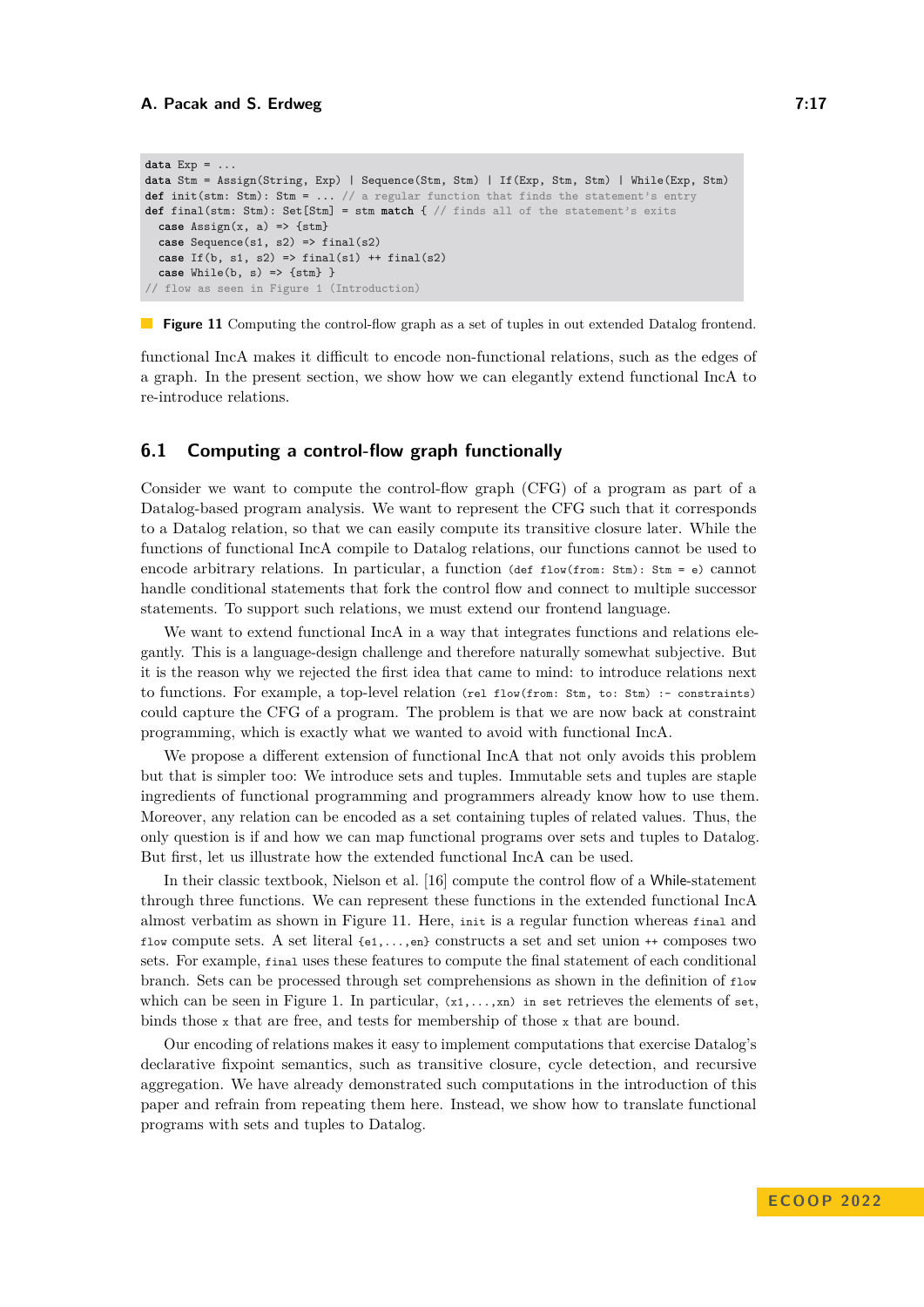### **7:18 Functional Programming with Datalog**

<span id="page-17-1"></span><span id="page-17-0"></span>(functions)  $F : := ... | [\text{③main}] \text{ def } f(\overline{x : T}) : \text{Set}[T] = s$ (set expressions)  $s$  ::=  $\{\overline{e}\}\,|\,s + \pm s\,|\,\{e|\overline{pred}\}\,|\,|\text{let } x = e \text{ in } s\,|\,\text{if }(e) \,s \text{ else } s\,|\,\text{f}(\overline{e})$ (predicates) *pred* ::=  $e | e$  in  $s | e$  in  $N$ (expressions)  $e$   $:= \dots |$  fold $(f, f, f)$ **Figure 12** Extended abstract syntax with set and set operations.  $[[\{\overline{e}\}]] = \bigcup_{e \in \overline{e}} [e]]$  $[s_1 + s_2] = [s_1] \cup [s_2]$  $[\{e \mid p_1, ..., p_n\}]=\{(t, \{t_1 = \text{true}, ..., t_n = \text{true}\} \cup a \cup a_1 \cup ... \cup a_n)\}$  $\{ (t, a) \in [e], (t_1, a_1) \in [p_1]_{pred}, ..., (t_n, a_n) \in [p_n]_{pred} \}$ 

 $[\text{fold}(f_{init}, f_{op}, f_{set})] = \{(\text{aggregate}(f_{set}, \text{toPrimitiveFun}(f_{init}), \text{toPrimitiveFun}(f_{op})), \emptyset)\}$ 

 $\llbracket e \rrbracket_{pred} = \llbracket e \rrbracket$ *[</math><i>e</i> in <i>s</i>], <i>def</i> = {<i>f</i>(true, {<i>t</i><sub>1</sub> = <i>t</i><sub>2</sub>} ∪ <i>a</i><sub>1</sub> ∪ <i>a</i><sub>2</sub> | (<i>t</i><sub>1</sub>, <i>a</i><sub>1</sub>) ∈ [<i>e</i>], (<i>t</i><sub>2</sub>, <i>a</i><sub>2</sub>) ∈ [<i>s</i>],*  $[e \text{ in } N]_{pred} = \{(true, \{N(t)\} \cup a \mid (t, a) \in [e]\}\$ 

**Figure 13** Compiling sets and set operations to Datalog.

# **6.2 Translating tuples and first-order sets to Datalog**

The translation of sets and tuples to Datalog is mostly straightforward except for one thing: neither sets nor tuples are first-class in Datalog. For tuples this is hardly an issue since we can simply flatten tuples when translating them to Datalog. For example, a function foo( t:  $(T_1,...,T_n)$ :  $(U_1,...,U_m)$  becomes a flat relation  $f \circ \circ (T_1,...,T_n,U_1,...,U_m)$ , and a function call  $f \circ \phi$  becomes  $f \circ \phi(t_1,...,t_n,u_1,...,u_m)$ , where e translates to n terms  $(t_1,...,t_n)$  and the function call yields  $m$  result terms  $(u_1,...,u_m)$ . Although our implementation supports tuples, we omit tuples from our translation semantics and focus on sets instead.

We want to translate sets to Datalog relations, but relations are first-order in Datalog and can only appear as top-level definitions. Thus, if we want to support first-class sets in functional IncA, we need to lift those sets first. For example, to translate a call transitive  $({(1,2),(2,3),(3,4)})$  to Datalog, we have to translate  ${(1,2),(2,3),(3,4)}$  to a top-level relation that can be queried from within transitive. To achieve this, we propose a clean solution in two steps:

- **1.** We extend functional IncA first-order sets, which may only appear as function results. First-order sets translate to first-order relations as shown in the present subsection.
- **2.** The subsequent subsection shows that a standard defunctionalization transformation simultaneously adds support for first-class functions and first-class sets to functional IncA.

[Figure 12](#page-17-0) defines the extended functional IncA, where we introduce first-order sets syntactically through a new non-terminal s. This syntactic differentiation does not replace type checking of the functional code, but serves to explain which expressions may yield sets without presenting functional IncA's type system, which is completely standard and uninteresting. First-order sets may only occur as the body of a function that yields a set and within other set expressions. A set comprehension can use predicates *pred* to check a boolean condition *e*, to query another set (*e* in *s*), or to query all instances of an algebraic data type  $(e \text{ in } N)$ . Here we finally see why we introduced instance relations for algebraic data types in [Section 4.](#page-11-0) At last, we can convert a set to an atomic value through  $\text{fold}(f_{init}, f_{op}, f_{set})$ , where *fset* must be the name of a top-level definition.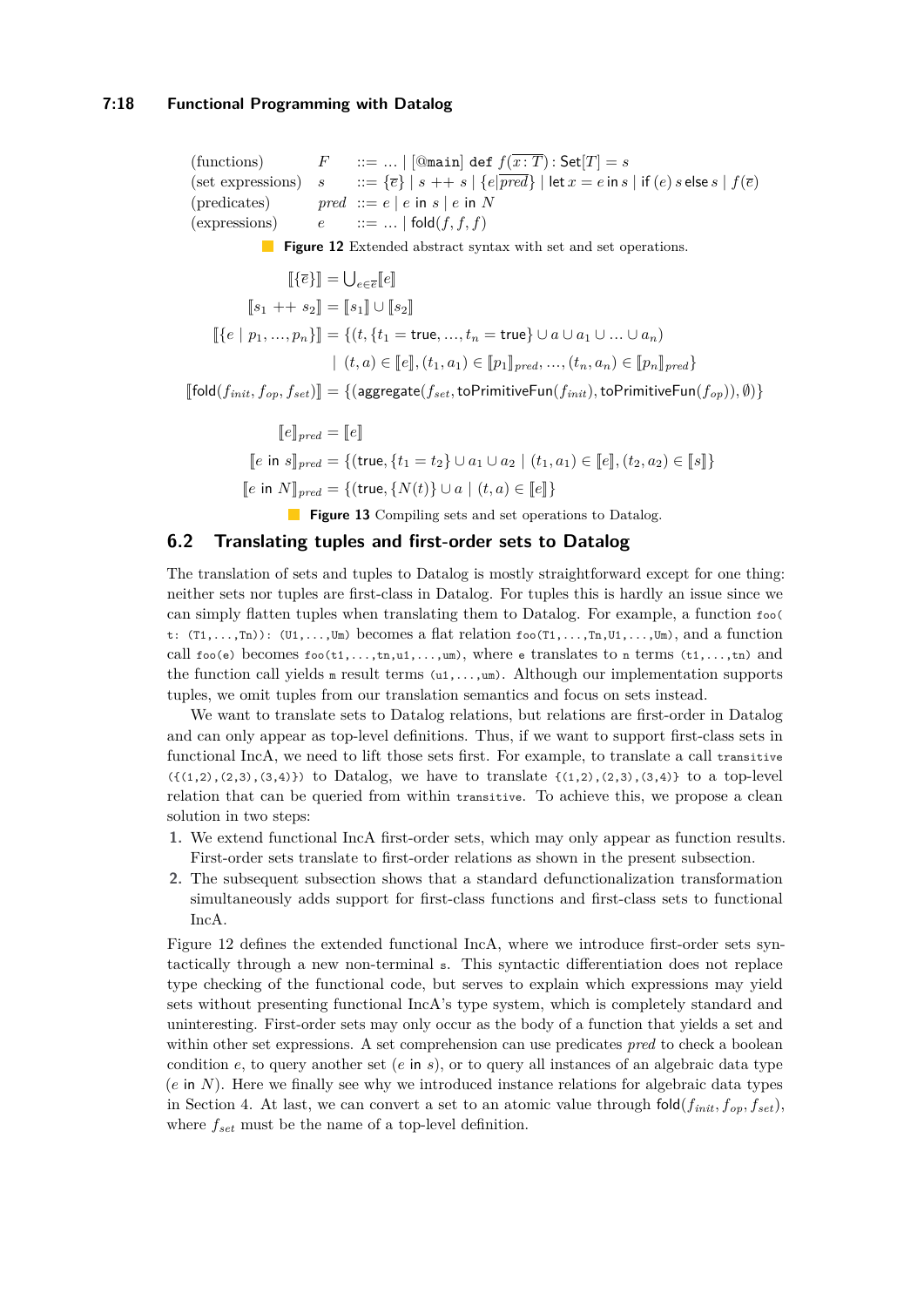```
(\text{expressions}) \quad e \quad ::= \dots \mid f \mid (\overline{x} : \overline{T}) \Rightarrow e \mid (\overline{x} : \overline{T}) \Rightarrow s \mid e(\overline{e})(types) T := \dots | \overline{T} \Rightarrow T
```
**Figure 14** Adding first-class functions to our Datalog frontend.

<span id="page-18-0"></span>We extend  $\llbracket . \rrbracket$  to also handle set expressions *s*, and we add a translation function  $\llbracket . \rrbracket_{pred}$ for predicates. [Figure 13](#page-17-1) shows both translation functions. A set literal translates to a set of alternative terms and set union computes the union of alternative terms. A set comprehension builds all terms *t* generated by *e* for which all predicates are true.

We can only translate folds if the targeted Datalog engine supports aggregation over user-defined functions. In our experience, such user-defined functions must be implemented in the same language as the Datalog engine (e.g.,  $C++$  for Soufflé, a JVM language for Formulog and IncA). Thus, fold operations are considered built-in functions *ϕ* by Datalog engines. We extend the Datalog IR with aggregation accordingly:

(Datalog terms)  $t ::= ... |$  aggregate $(R, \varphi, \varphi)$ 

All we have left to do is to translate frontend functions  $f$  to built-in functions  $\varphi$ , which we assume function toPrimitiveFun accomplishes. In our implementation, we target IncA and compile user-defined frontend functions to Scala, which was straightforward. Soufflé does not support aggregation over user-defined functions, hence we cannot target Soufflé if the functional IncA program contains fold operations.

# **6.3 First-class functions and first-class sets**

Functional IncA paves the road for transferring insights from functional programming languages to Datalog. Here, we exemplify this potential by studying defunctionalization in the context of functional IncA. Defunctionalization [\[18\]](#page-26-8) is a well-known compilation technique that compiles higher-order functions into first-order functions and first-class function values into algebraic data. In particular, defunctionalization generates auxiliary *apply* functions that dispatch on the algebraic data to execute the corresponding function body. Since functional IncA supports first-order functions and algebraic data types, we can apply defunctionalization to extend functional IncA with first-class functions.

[Figure 14](#page-18-0) shows how we extend functional IncA's syntax with first-class functions. A function value is either a reference to a top-level function *f* or a lambda. Note that we permit lambdas to yield sets, since they will translate to first-order functions, which we translate to first-order relations. Finally, we adapt function application to allow any expressions in function position.

For example, consider an excerpt from our data-flow analyses of the While language:

```
def findExps(exp: Exp, f: Exp => Boolean): Set[Exp] = (exp match {
 case Var(s) => {}
 case Num(i) => {}
 case Add(e1, e2) => findExps(e1, f) ++ findExps(e2, f)
}) ++ (if (f(exp)) {exp} else {})
def freevars(exp: Exp): Set[String] = {varName(e) | e in findExps(exp, isVar)}
def availableExps(exp: Exp): Set[Exp] = findExps(exp, (e: Exp) => e match {
 case Var(s) => false
 case Num(i) => false
 case Add(e1, e2) => true })
```
We define a higher-order function find Exps that selects all subexpressions satisfying predicate f. We use findExps twice, once to find all free variables of an expression and once to find all non-trivial subexpressions. We implement a standard defunctionalization transformation that translates this program into a first-order functional program: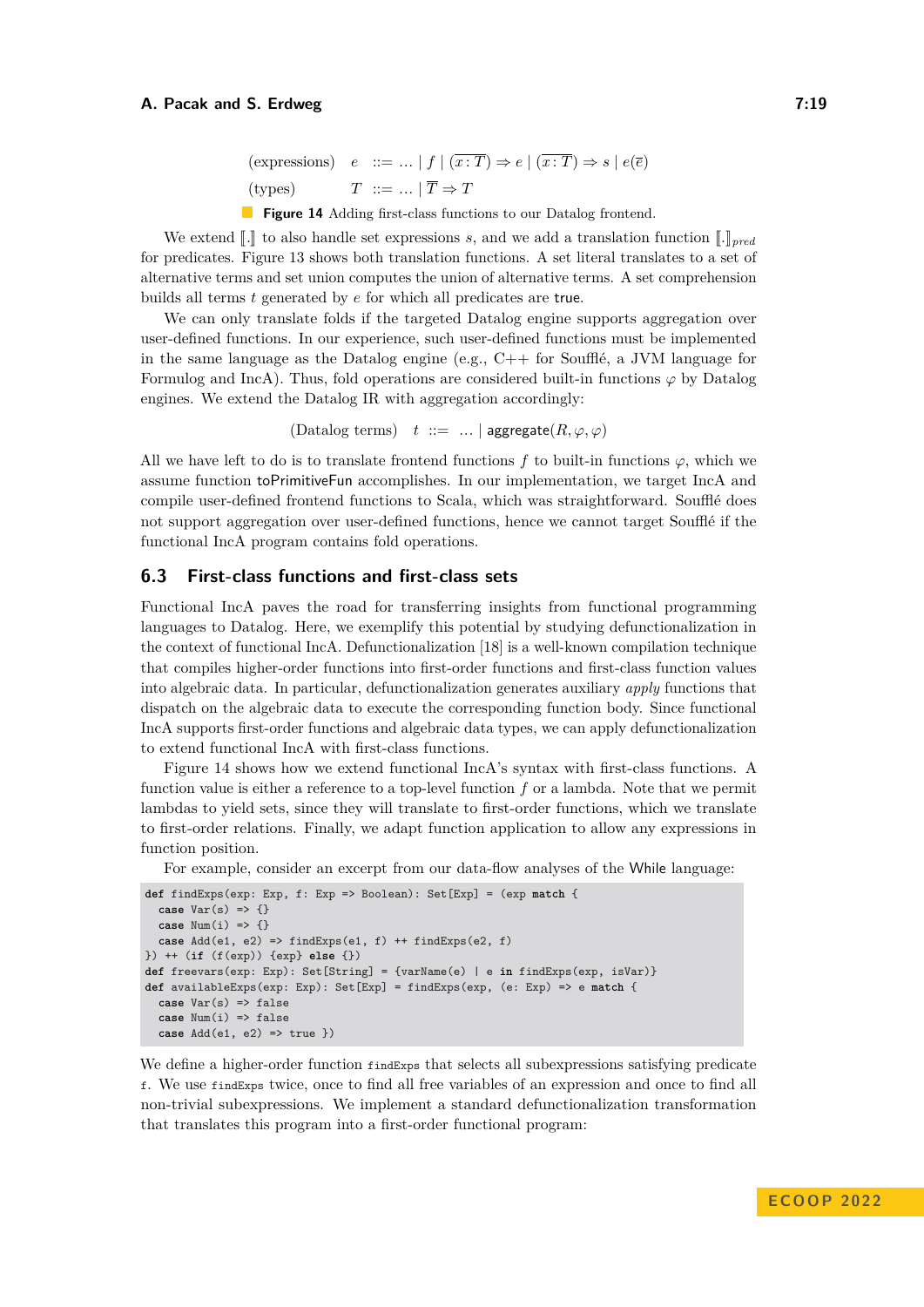### **7:20 Functional Programming with Datalog**

```
data Defun0 = Funref0() | Lambda0()
def applyDefun0(fun: Defun0, e: Exp): Boolean = fun match {
 case Funref0() => isVar(e)
  case Lambda0() => e match {
    case Var(s) => false
    case Num(i) => false
    case Add(e1, e2) => true } }
def findExps(exp: Exp, f: Defun0): Set[Exp] = (...) ++ (if (applyDefun0(f, exp)) {exp}
    else {})
def freevars(exp: Exp): Set[String] = {varName(e) | e in findExps(exp, Funref0())}
def availableExps(exp: Exp): Set[Exp] = findExps(exp, Lambda0())
```
We can then translate the defunctionalized program to Datalog as described before. Thus, we have successfully extended functional IncA with first-class functions.

But how does this enable first-class sets? We already added support for first-order sets, which may only occur as function results. But since first-class functions translate to first-order functions, first-class functions may also yield sets. Thus, we can encode a first-class set s as a thunk  $() \Rightarrow s$ . For example, we can define a higher-order relation transitive as follows:

```
def transitive(cfg: () => Set[(Stm, Stm)]): Set[(Stm, Stm)] =
  cfg() ++ {(s1,s3) | (s1,s2) in cfg(), (s2,s3) in transitive(cfg)}
@main def transitiveFlow(prog: Stm): Set[(Stm, Stm)] = let cfg = () => flow(prog) in
  transitive(cfg)
```
Since function values become algebraic data, thunk-encoded sets are truly first-class: They can be assigned to variables and they can be passed as arguments. This shows how functional IncA permits insights from functional programming languages to carry over to Datalog, where they can unleash additional benefits.

# **7 Case Studies: Data-Flow Analyses and Clone Detection**

We have presented functional Datalog frontend with relations that compiles to Datalog. In these final case studies, we want to demonstrate why this design is useful and how it enables a new way of implementing Datalog-based static analyses. To this end, we implemented flow-sensitive reaching definitions and interval analyses for the While language in functional IncA. Additionally, we show how to describe clone detection of Java bytecode.

# <span id="page-19-0"></span>**7.1 Data-Flow Analyses**

[Figure 15](#page-20-1) shows an excerpt of the reaching definitions analysis, which determines where a variable was last defined. Our analysis implementation is completely standard except that we use a retain filter in place of the usual kill set. This is because functional IncA does not support negation yet, which is needed for set difference. We hope to extend functional IncA with negation in future work, but note that negation in Datalog is far from trivial and deserves a separate study.

The reaching definitions case study shows how we benefit from using functions and relations. The main benefit of functions is the ease of implementation in a well-known programming paradigm, as illustrated by gen in our example. The main benefit of relations is the implicit fixpoint semantics provided by Datalog. Specifically, note that entry and exit call each other unconditionally and diverges under functional-programming semantics. However, Datalog implicitly computes the least fixpoint of relations, which is computable because the relations are finite: There are only finitely many variables and assignments in any program. Here, functional IncA reaps the rewards of compiling to Datalog.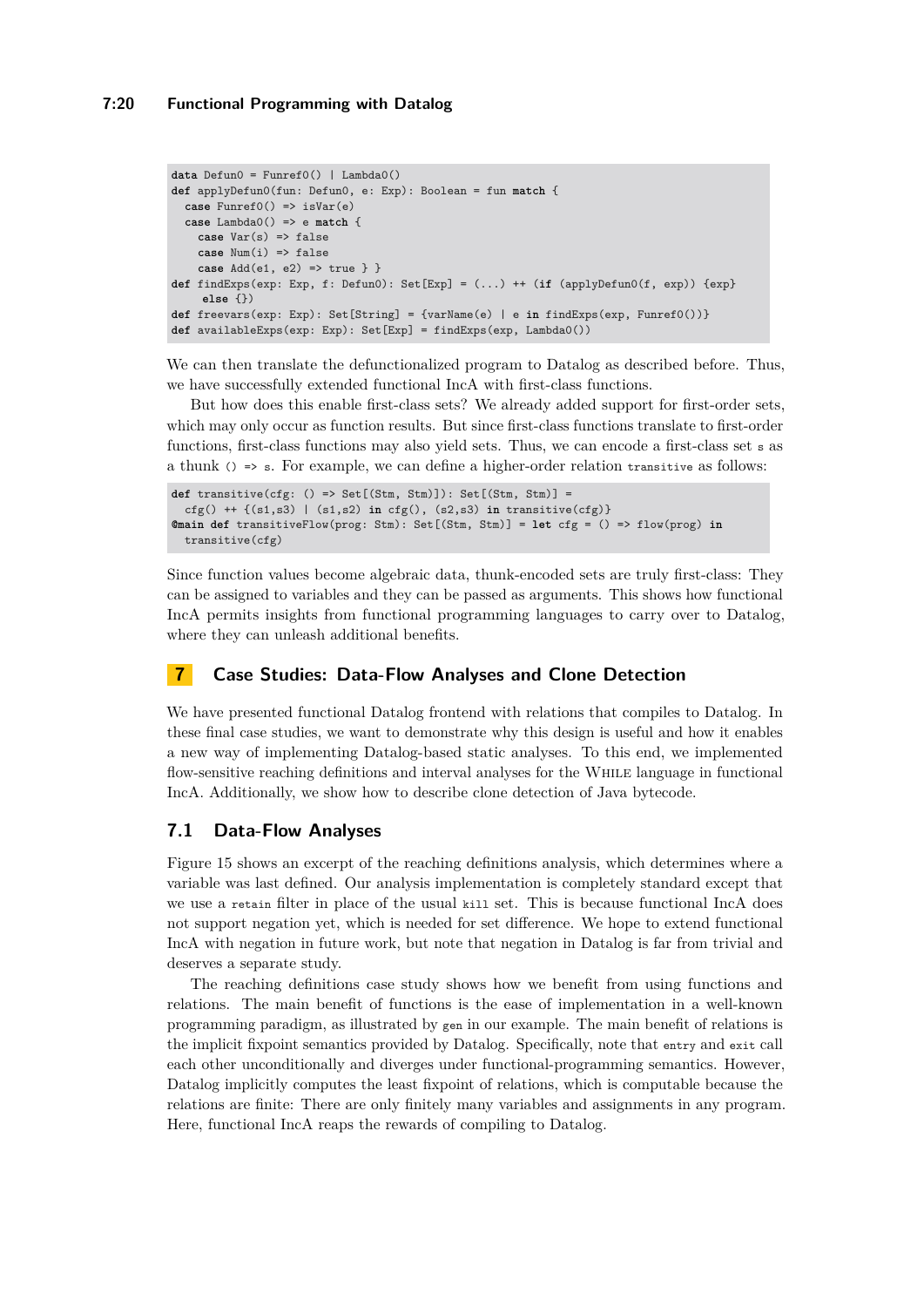```
def gen(stm: Stm): Set[(String,Maybe[Stm])] = stm match {
  case \text{Assim}(x, a) \Rightarrow \{(x, \text{Just}(\text{stm}))\}case Sequence(s1, s2) => {}
  case If(c, s1, s2) => {}
  case While(c, s) => {} }
def retain(stm: Stm, x: String): Boolean = ...
def entry(stm: Stm, prog: Stm): Set[(String, Maybe[Stm])] = if (stm == init(prog)) {(x, Nothing()) | x in freevarsS
                             if (stm == init(prog)) {(x, Nothing()) | x in freevarsStm(prog)}
  else {(x,d) | (pred, stm) in flow(prog), (x,d) in exit(pred, prog)}
def exit(stm: Stm, prog: Stm): Set[(String,Maybe[Stm])] =
  gen(stm) ++ {(x,d) | (x,d) in entry(stm, prog), retain(stm, x)}
@main def allExits(prog: Stm): Set[(Stm, String, Maybe[Stm])] =
  {(s,x,d) | s in Stm, (x,d) in exit(s, prog)}
```
<span id="page-20-2"></span>**Figure 15** A reaching definitions analysis for the While language that we compile to Datalog.

```
data Val = BotVal() | IntervalVal(Interval) | BoolVal(Bool) | TopVal()
...
// entry_var, exit_var, and aeval as shown in Figure 2 (Introduction)
def add(v1: Val, v2: Val): Val = ...
def addInterval(iv1: Interval, iv2: Interval): Interval = iv1 match {
 case TopInterval() => TopInterval()
 case IV(l1, h1) => iv2 match {
   case TopInterval() => TopInterval()
   case IV(12, h2) \implies IV(11 + 12, h1 + h2) } }
def joinVal(v1: Val, v2: Val): Val = ...
def joinInterval(iv1: Interval, iv2: Interval): Interval = iv1 match {
 case TopInterval() => TopInterval()
 case IV(l1, h1) => iv2 match {
    case TopInterval() => TopInterval()
   case IV(l2, h2) => widenInterval(IV(Math.min(l1, l2), Math.max(h1, h2))) } }
```
**Figure 16** Interval analysis of the While language using abstract interpretation.

In the reaching definitions analysis, the fixpoint computation within entry and exit only invokes simple functions gen and retain. Therefore, it is reasonable to implement the reaching definitions in Datalog directly, although we believe functional IncA is easier to use. In contrast, our second data-flow analysis implements an interval analysis that requires complex functions to abstractly interpret expressions. We show an excerpt of the interval analysis in [Figure 16](#page-20-2) and [Figure 2.](#page-2-0) We use data type Val to represent abstract values and use relations entry\_var and exit\_var to map variables to their abstract value. For an Assign statement, exit\_var invokes an abstract interpreter aeval that computes the abstract value of the assigned expression. Even for this simple While language, the abstract interpreter already consists of 90 lines of functional code that compile to 342 lines of Datalog code. Moreover, aeval is part of the fixpoint loop, because it invokes entry\_var for variable references, which invokes exit\_var, which invokes aeval. Therefore, aeval really must translate to Datalog rules and cannot be represented as a built-in function, because then it could not invoke entry\_var. Finally, note that we use a user-defined function joinVal to aggregate abstract values in entry\_var. In particular, joinVal implements widening on intervals to ensure the analysis always terminates. All of these concerns are easy to address in functional IncA, because we can use functional programming while relying on Datalog's fixpoint semantics.

# <span id="page-20-0"></span>**7.2 Clone Detection**

[Figure 17](#page-21-1) shows an excerpt of how to construct an abstract syntax tree of Shimple code and apply clone-detection techniques such as testing for alpha-equivalence. Shimple is a variant of the Java bytecode representation Jimple [\[28\]](#page-27-2) in SSA form. To access the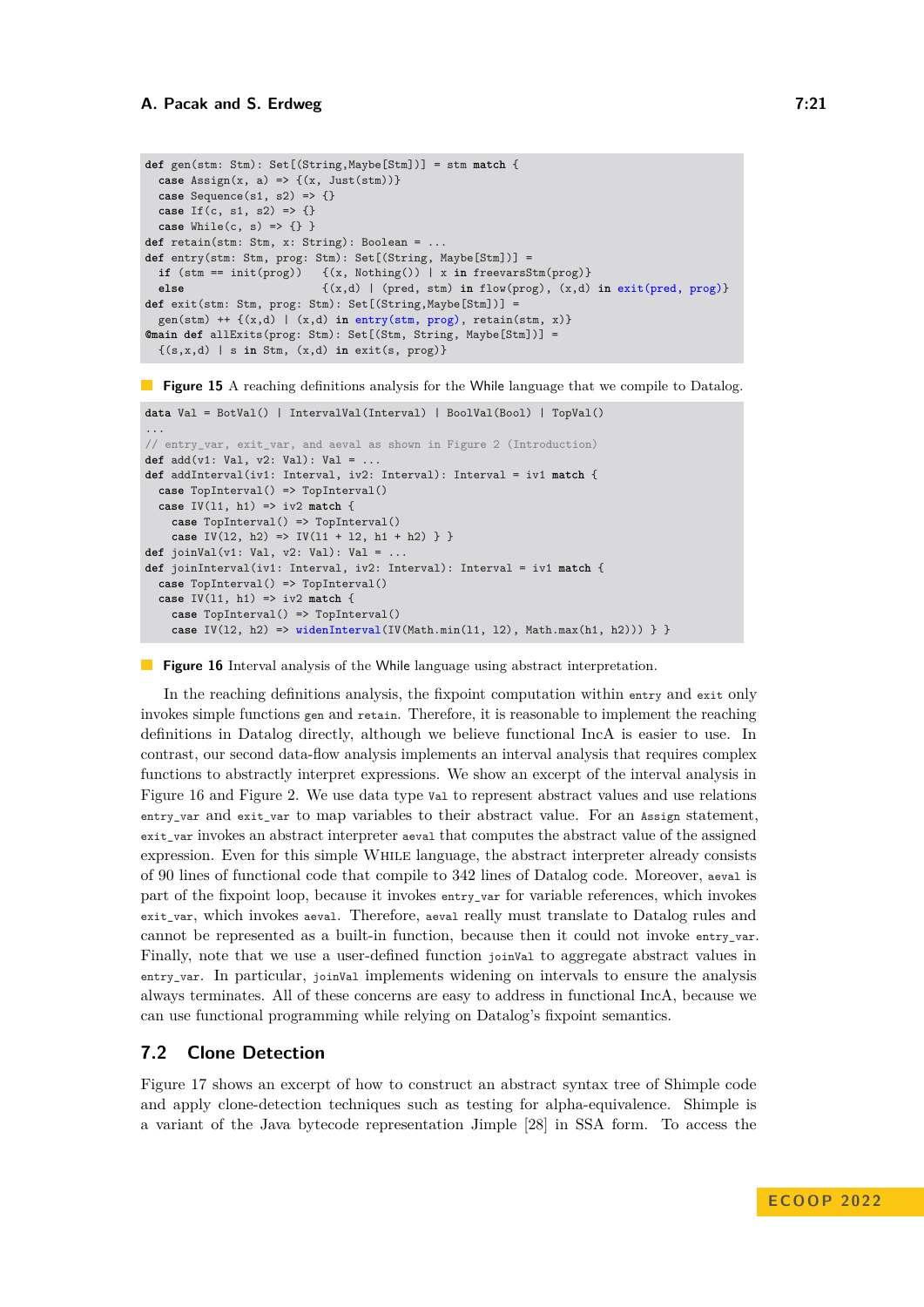### **7:22 Functional Programming with Datalog**

```
def getStm(inst: Instruction): Set[Stm] = {
 InvokeStm(recvExp, meth, args) |
    (inst, v) not in _AssignReturnValue,
    (inst, _, meth, recv, _) in _VirtualMethodInvocation,
   recvExp in getExp(recv),
   args in getArgs(inst, 0) } ++ ...
def getExp(v: String): Set[Exp] = ...
def getArgs(inst: Instruction, currentIdx: Int): Set[List[Exp]] = ...
def isStmClone(s1:Stm, s2:Stm, iPairs:NPairs, lPairs:NPairs): Boolean = (s1,s2) match {
   case (InvokeStm(r1, m1, a1), InvokeStm(r2, m2, a2)) =>
     m1 == m2 && isExpClone(r1, r2, iPairs) && isArgListClone(a1, a2, iPairs)
    ... }
```
### **Figure 17** Clone detection of Shimple Code.

Shimple representation, we extend functional IncA to read Soufflé relations, because the Doop framework [\[10\]](#page-25-0) generates Soufflé facts. Using Soufflé facts enables us to detect clones of real-world Java programs. The Soufflé relations are prefixed by an underscore. Technically, we compile the Soufflé program and the functional program to a single Datalog program. However, we do not derive demand patterns for relations of the Soufflé program.

The function getStm constructs an abstract syntax tree representation of Shimple code. We highlight the case for constructing an invocation statement. We only generate an invocation statement for an instruction inst if it is a virtual method invocation and the instruction does not assign a return value for the given instruction. Note that functional IncA does not allow negation in general. However, it is possible to query Soufflé relations negatively as we do not apply the demand transformation to Soufflé relations. Hence, the demand transformation does not introduce negated dependency cycles. We generate the receiver of the method call by using function  $g$ etExp which constructs an expression tree given a variable name. At last, we construct the argument of the given invocation statement by calling getArgs. Note while getStm, getExp and getArgs have Set as return type, the functions yield singleton sets. Returning a set is necessary due to the fact that we query Soufflé relations.

Next, we use the constructed abstract syntax trees as a basis to detect clones. We show a clone-detection function isStmClone which checks if the statements are alpha-equivalent. We traverse the statements s1 and s2 simultaneously while checking that the statements and inner expressions are equal. Because we rely on Soufflé relations generated by the Doop framework [\[10\]](#page-25-0), we could integrate static analysis information such as points-to information into clone detection. The case study shows that describing alpha-equivalence of Java bytecode in a functional style is straightforward. It is possible to realize more sophisticated clonedetection techniques using functional IncA such as structural diffing [\[11\]](#page-25-8).

# <span id="page-21-0"></span>**8 Implementation and Performance Evaluation**

In this section we will discuss our implementation and do an early performance evaluation.

# **8.1 Implementation**

We implemented functional IncA by compiling it to a Datalog IR provided by the IncA framework. The Datalog IR can target two different backends namely IncA and Soufflé without any change to the underlying Datalog solvers VIATRA [\[29\]](#page-27-0) and Soufflé [\[20\]](#page-26-5) respectively. Our compiler generates Datalog code as shown in this paper, including the demand transformation. This implementation not only demonstrates the feasibility of our design, but also shows how advantageous it is to reuse existing Datalog solvers. In particular, the VIATRA Datalog solver supports incrementality: Changes in extensional relations trigger incremental updates in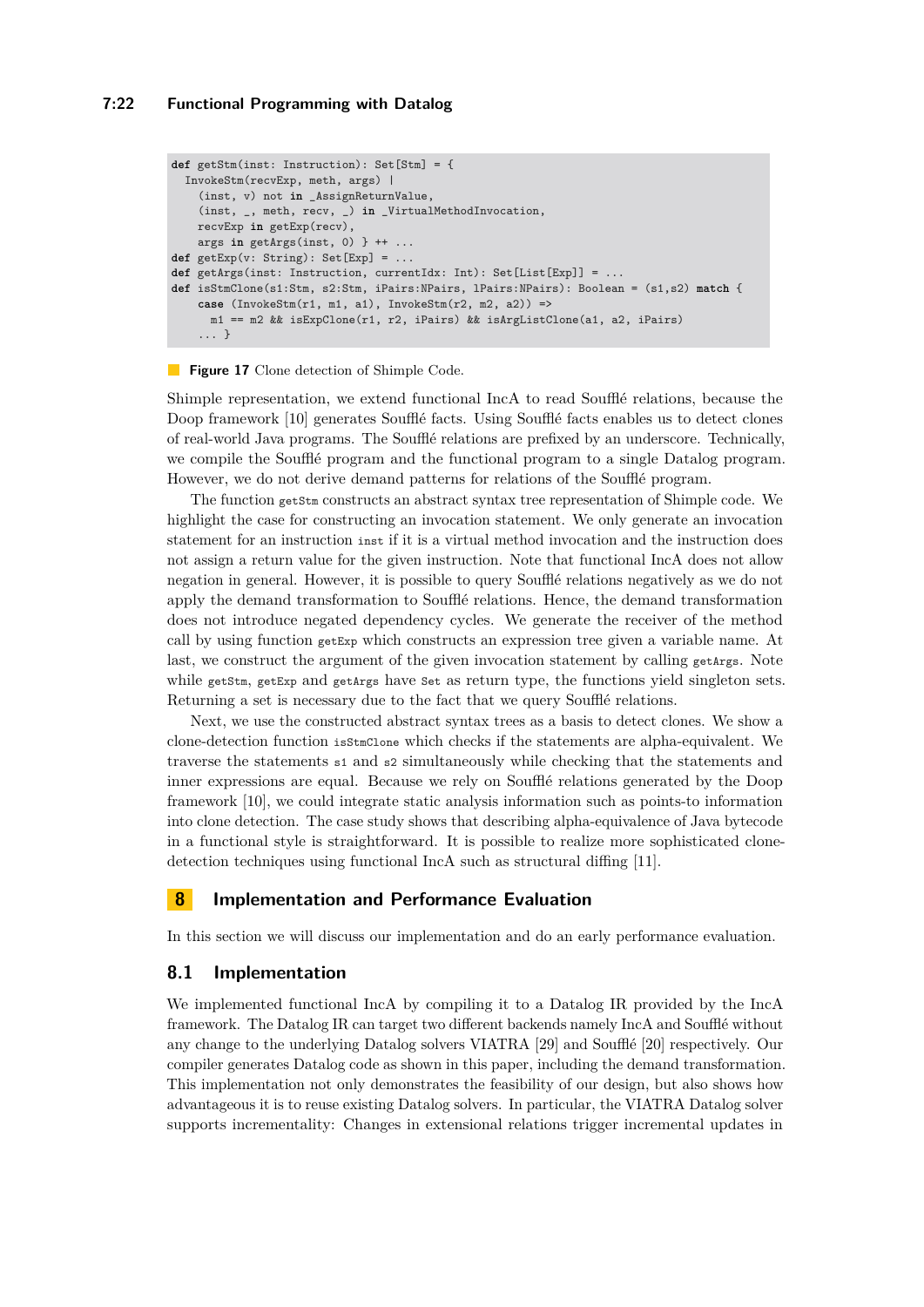derived relations. We inherit this incrementality for free. For example, we can run the interval analysis of [Subsection 7.1](#page-19-0) incrementally by diffing the input programs and feeding the resulting patch to IncA [\[11\]](#page-25-8). Targeting Soufflé allows us to generate efficient and scalable  $C++$  programs that run on multi-core machines. However, Soufflé does not support user-defined aggregation, hence we do not support translating functional IncA programs containing fold operations. The implementation is available at <https://gitlab.rlp.net/plmz/inca-scala>.

# **8.2 Performance Evaluation**

We evaluate the performance of functional IncA and show that it is advantageous to use established solvers instead of implementing custom Datalog solvers for new frontends. We compare the running times of executing a data-flow analysis for the While language run with Souffé, IncA, and Formulog. We choose Soufflé and IncA as they are already established Datalog frameworks. We choose Formulog because it is one representative of the *frontend-first* approach which combines first-order ML functions with Datalog by implementing a custom Datalog solver. Even though IncA uses an incremental Datalog solver VIATRA [\[29\]](#page-27-0), we do not measure the incremental performance of IncA which we leave as future work.

The data-flow analysis that we run is an adapted interval analysis. The analysis collects all integers  $-100 \le i \le 100$ , a variable can be assigned to. Whenever we encounter an integer *i*  $\leq$  −100 we return the default value −1000 and when we encounter an integer *i* > 100 we return 1000. We implement this cut-off to ensure that the data-flow analysis terminates in the presence of loops. We have chosen this type of analysis instead of an interval analysis, because an interval analysis requires user-defined aggregation which Formulog and Soufflé currently do not support. We implement four different programs as input of the data-flow analysis. The programs consist of nested *while* and *if* statements and are designed in such a way that a lot of information has to propagated along the edges of the control-flow graph.

For Formulog and IncA, both of which are Datalog solvers that run on the JVM, we first do 10 warmup runs and then measure 90 runs. We do not measure the time it takes to initialize the extensional database but only measure the running times of deriving the intensional database. For Soufflé, we compile an executable and measure the running time of the compiled Soufflé solver to derive the intensional database 9 times. Note that we do no warmup for Soufflé programs as they are compiled to  $C++$  and then to executable machine code. We store the extensional database within input files and do not measure the I/O actions needed to read those input files. We load the contents of the input files into RAM by executing the compiled Soufflé program once. Hence, the following measured runs access the extensional database stored in RAM. We performed our benchmarks on a machine with an Intel Core i7 at 2.7 GHz with 16 GB of RAM, running 64-bit OSX 11.4, Java 1.14.0\_1.

We show the running times of deriving the intensional database in milliseconds for each program on the right-hand sight. We see that the custom Datalog solver for Formulog is slower than the established solvers such as Soufflé and IncA for all input programs. The Formulog solver is  $\sim 3.7x$  slower than the Soufflé solver and ∼ 2*.*2*x* slower than the IncA solver. Note that the compiled executable of Soufflé has the fastest running time of all three solvers. This shows that is desirable to compile Datalog with functional constructs to already established Datalog dialects instead of implementing custom solvers for new Datalog frontends if possible.

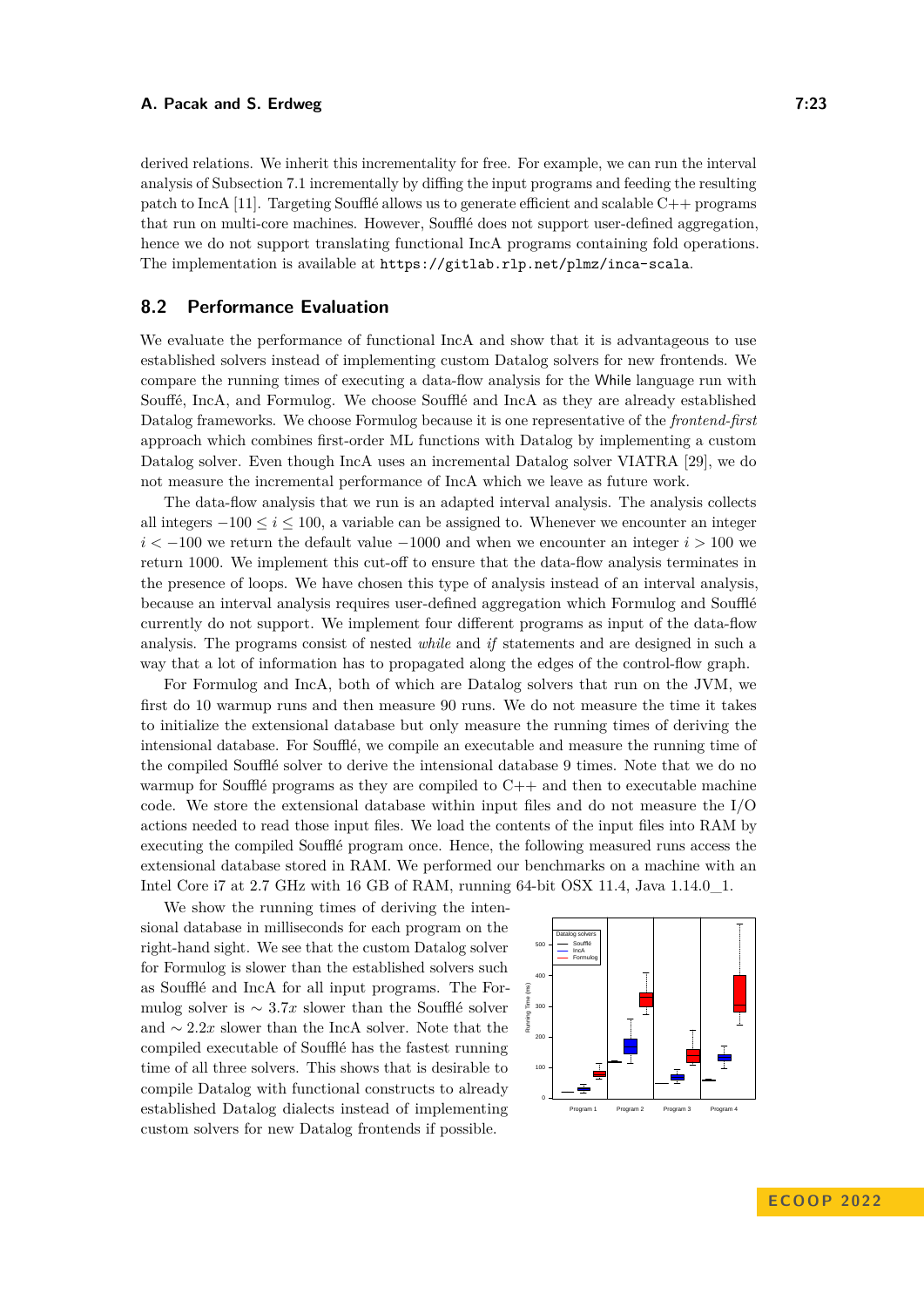#### **7:24 Functional Programming with Datalog**

# **9 Related Work**

We propose functional programming with sets as a frontend for Datalog to replace Datalog's traditional constraint programming. This design differs from most prior works, which retain constraint programming as a basis and add functional aspects on top of it. Our approach has three advantages: (i) functional programming is easy to use, (ii) we can compute fixpoints across functions and relations, and (iii) we can reuse existing Datalog solvers. In the remainder of this section, we discuss related work.

IncA is an incremental Datalog framework that supports recursive aggregation over user-defined functions and data types [\[22,](#page-26-10) [23\]](#page-26-3). These user-defined functions and data types must be implemented in a JVM language and cannot query Datalog relations. The original frontend of IncA provides a shallow abstraction over Datalog called *pattern functions* [\[24\]](#page-26-12). These pattern functions consist of sequences of constraints and really are not comparable to the functional programming we support in functional IncA.

Flix [\[14\]](#page-26-11) exposes constraint programming to the user, but extends it with functional programming. The runtime system of Flix executes functional code but also contains a custom Datalog solver. While functional and Datalog aspects are intertwined in Flix, they cannot interact as tightly as the functions and relations in our approach. Specifically, user-defined functions cannot recursively query derived relations, as required by our interval analysis. However, it is also not obvious how to extend our approach to compile Flix to Datalog, because Flix supports the generation of additional Datalog constraints at run time [\[13\]](#page-26-2).

Formulog [\[9\]](#page-25-4) combines first-order ML functions with Datalog and SMT solvers. In particular, Datalog rules can contain ML expressions and ML code can recursively query Datalog relations. Formulog's runtime understands both languages, which is why a custom Datalog solver was needed that can evaluate ML expressions and Datalog constraints interleaved. Our approach should naturally extend to Formulog. Indeed, we could add SMT solving as a built-in function (def solveSMT(spec: String): String) and rely on user-defined data types for SMT formulae and models, both of which are built-in types in Formulog.

Datafun [\[6\]](#page-25-5) defines a higher-order functional programming language with sets and fixpoint semantics. From a language-design perspective, Datafun is the most closely related work. Both languages support commonly known functional expressions. One difference is how fixpoint computations are expressed in the surface syntax. Datafun provides a fixpoint expression which explicitly states over which function a fixpoint will be computed. However, in functional IncA the fixpoint computation is not explicitly given but implicitly given by the dependencies between functions. Datafun and functional IncA follow different design philosophies. Datafun provides a termination guarantee: If a Datafun program is well-typed, then a unique least fixed point exists and the program will terminate. Our language does not provide such a guarantee since a well-typed program can still diverge. Consequently, Datafun is more restrictive to guarantee termination while functional IncA gives developers more freedom (and responsibility). Datafun requires that the lattice type over which a fixpoint is computed does not contain an infinite ascending chain. One disadvantage of Datafun's design is that some programs that terminate in our system are not accepted by Datafun. For example, the interval analysis we presented is not well-typed in Datafun as the interval lattice has an infinite ascending chains. To ensure termination in functional IncA, we had to introduce widening to break the infinite ascending chains of the interval lattice. Many interesting static analyses use infinite lattices with infinite ascending chains. Hence, Datafun cannot be used to express such analyses. While it is an interesting question how to guarantee termination for as many programs as possible, our system is more viable to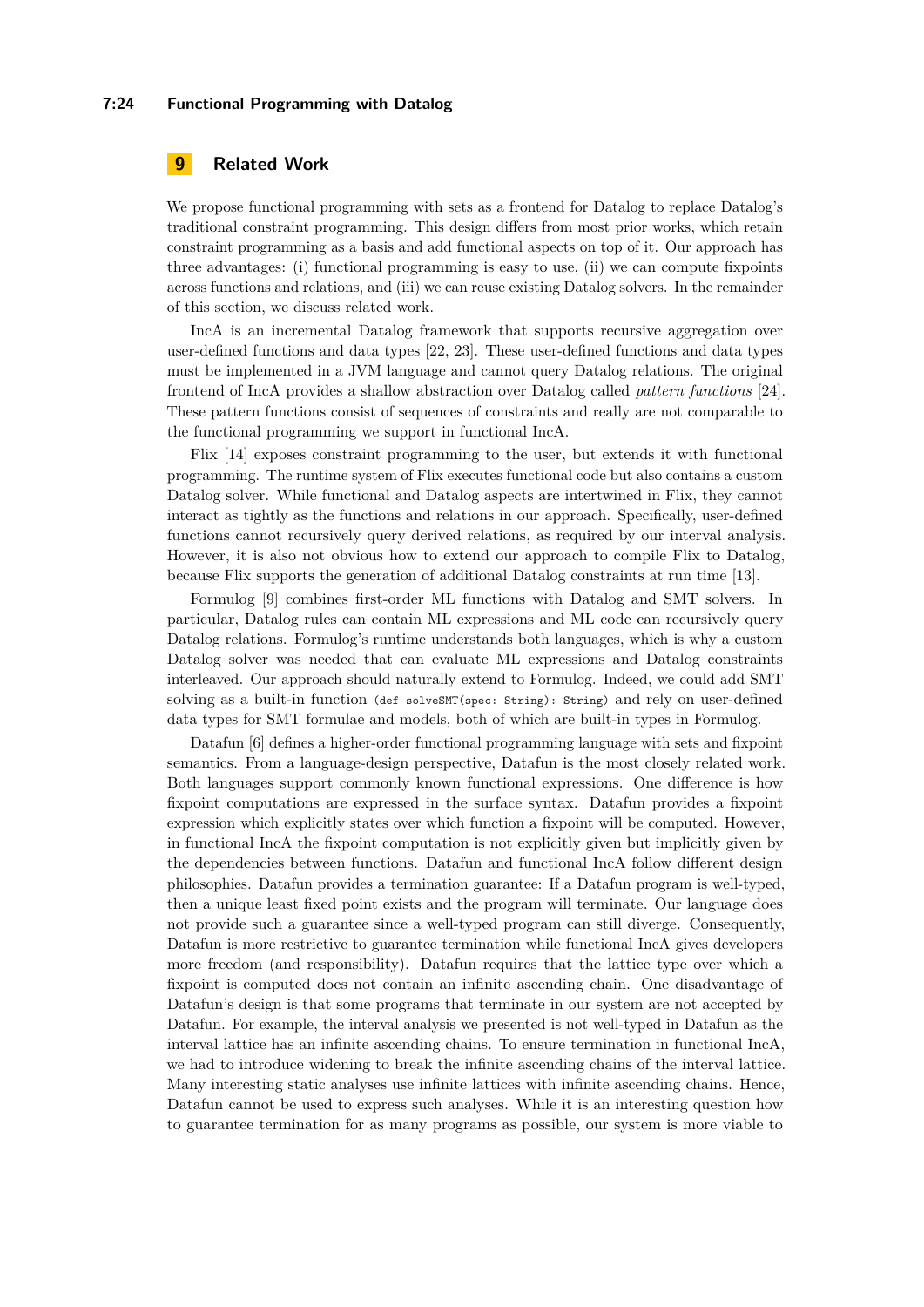implement real-world programs. Another difference is that Datafun has its own bottom-up semantics which was recently extended to support semi-naïve evaluation [\[5\]](#page-25-6). In contrast, we translate programs to Datalog and utilize off-the-shelve Datalog solvers, which readily implement semi-naïve evaluation and other optimizations.

QL [\[7\]](#page-25-9) is a logic programming language with object-oriented features such as classes and methods to structure logic programs. QL compiles to Datalog to encode inheritance and virtual dispatch of member predicates. We also propose to compile to Datalog, but focus on functional programming with algebraic data types. It would be interesting to see how we can extend functional IncA with object-oriented features and how these interact.

Mercury [\[21\]](#page-26-13) is a logic programming language that consists of relations and rules deriving those relations. Like any Datalog, Mercury also supports the encoding of functions as relations, but in Mercury users can additionally annotate parameters as inputs and deterministic outputs. Mercury implements a custom Datalog solver that exploits such functional relations by executing them like a deterministic program. It would be interesting to explore *generic* Datalog optimizations that exploit functional relations, since we can easily generate the necessary annotations in functional IncA.

Bloom [\[2,](#page-25-2) [3\]](#page-25-3) is a domain-specific language for distributed systems that uses the Datalog variant Dedalus [\[4\]](#page-25-10) under the hood. Bloom provides built-in higher-order functions such as map and reduce that operate over collections. Bloom is embedded in Ruby and user-defined functions and data types can be written in Ruby, but these user-defined functions cannot access the contents of relations. Therefore, we cannot describe an interval analysis in the same style we have shown in the previous section in Bloom.

Soufflé [\[20\]](#page-26-5) an efficient Datalog solver that can interpret Datalog rules directly or translate them to  $C_{++}$ . It is possible to define user-defined functions as  $C_{++}$  functions, but again these functions cannot access the contents of relations. Soufflé has support for algebraic data types, but developers have to ensure that only finitely many values are constructed. For our use cases, this amounts to encoding the input relations by hand.

# **10 Conclusion**

Datalog is supposedly declarative, but many programs are hard to express as constraints. We propose functional programming with sets as a new frontend for Datalog that solves this problem: *functional IncA*. Specifically, we translate functional IncA programs to Datalog and employ a demand transformation to ensure the Datalog program terminates whenever the original program terminates. While users of functional IncA only need to learn a single functional programming language, they enjoy Datalog's fixpoint semantics across functions and relations. Moreover, since all generated code is pure Datalog, we can use off-the-shelve Datalog solvers rather than building our own. Specifically, we implemented our approach as a frontend for IncA [\[23\]](#page-26-3) as well as Soufflé [\[20\]](#page-26-5) and demonstrated how easy it is to express complex Datalog programs with it. Our case studies include clone detection of real-world Java programs, program analyses, a program transformation, and an interpreter, all of which are easy to express functionally but translate to highly complex Datalog code. We have shown through early performance measurements that it is indeed desirable to use established Datalog solvers than implement custom solvers that embed a functional programming language as Formulog did. In future work, we want to investigate the performance of the generated Datalog code and study how compiler optimization can help. We also want to support negation in functional IncA, but the demand transformation potentially breaks the stratifiability of programs. We want to explore if the solution by Tekle and Liu [\[26\]](#page-27-3) can be used. At last, we want to investigate how to properly debug functional IncA programs.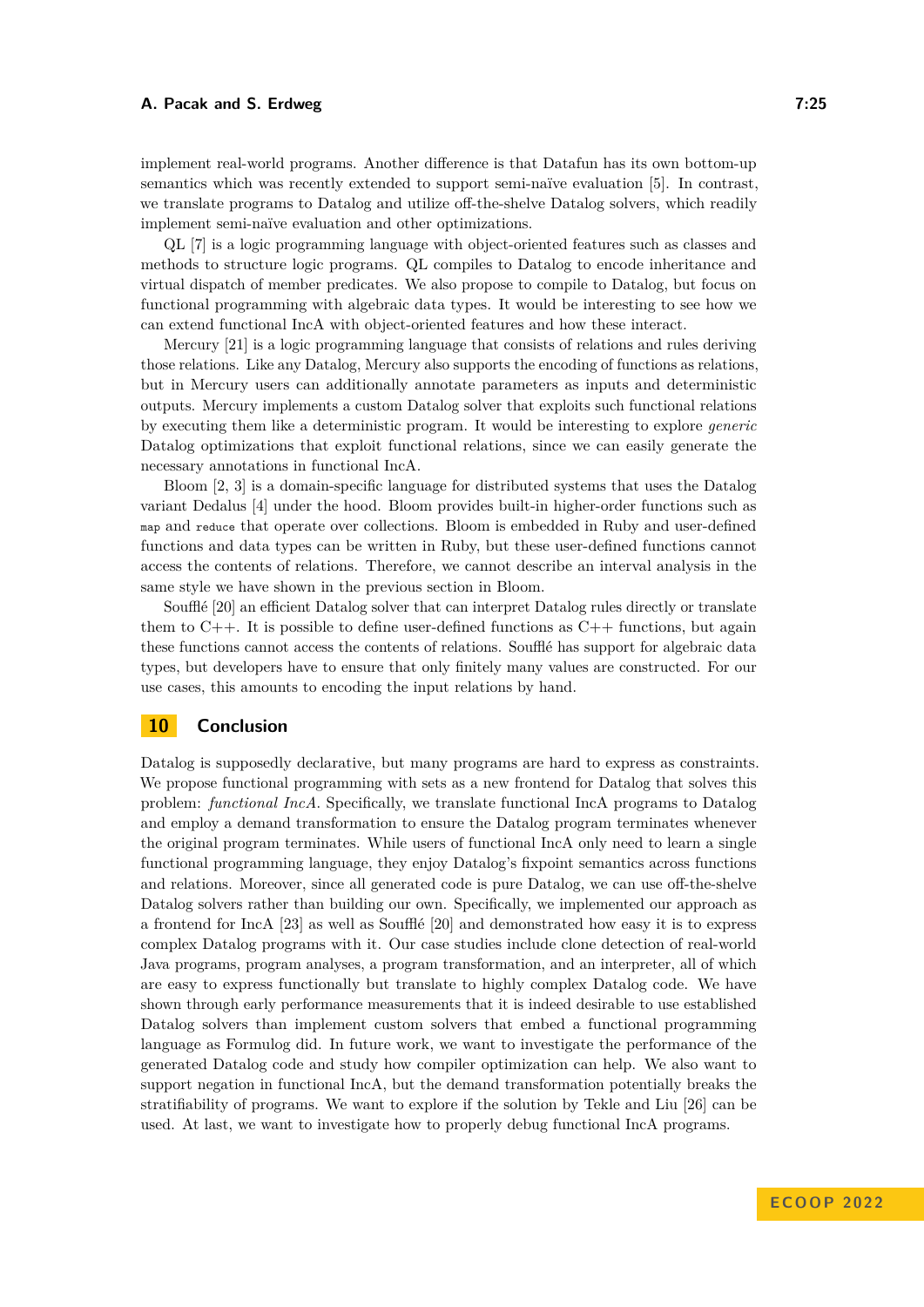# **7:26 Functional Programming with Datalog**

#### **References**

- <span id="page-25-1"></span>**1** Serge Abiteboul, Zoë Abrams, Stefan Haar, and Tova Milo. Diagnosis of asynchronous discrete event systems: datalog to the rescue! In Chen Li, editor, *Proceedings of the Twentyfourth ACM SIGACT-SIGMOD-SIGART Symposium on Principles of Database Systems, June 13-15, 2005, Baltimore, Maryland, USA*, pages 358–367. ACM, 2005. URL: [https:](https://doi.org/10.1145/1065167.1065214) [//doi.org/10.1145/1065167.1065214](https://doi.org/10.1145/1065167.1065214), [doi:10.1145/1065167.1065214](http://dx.doi.org/10.1145/1065167.1065214).
- <span id="page-25-2"></span>**2** Peter Alvaro, Tyson Condie, Neil Conway, Khaled Elmeleegy, Joseph M. Hellerstein, and Russell Sears. Boom analytics: exploring data-centric, declarative programming for the cloud. In Christine Morin and Gilles Muller, editors, *European Conference on Computer Systems, Proceedings of the 5th European conference on Computer systems, EuroSys 2010, Paris, France, April 13-16, 2010*, pages 223–236. ACM, 2010. URL: [https://doi.org/10.1145/1755913.](https://doi.org/10.1145/1755913.1755937) [1755937](https://doi.org/10.1145/1755913.1755937), [doi:10.1145/1755913.1755937](http://dx.doi.org/10.1145/1755913.1755937).
- <span id="page-25-3"></span>**3** Peter Alvaro, Neil Conway, Joseph M. Hellerstein, and William R. Marczak. Consistency analysis in bloom: a CALM and collected approach. In *CIDR 2011, Fifth Biennial Conference on Innovative Data Systems Research, Asilomar, CA, USA, January 9-12, 2011, Online Proceedings*, pages 249–260. www.cidrdb.org, 2011. URL: [http://cidrdb.org/cidr2011/](http://cidrdb.org/cidr2011/Papers/CIDR11_Paper35.pdf) [Papers/CIDR11\\_Paper35.pdf](http://cidrdb.org/cidr2011/Papers/CIDR11_Paper35.pdf).
- <span id="page-25-10"></span>**4** Peter Alvaro, William R. Marczak, Neil Conway, Joseph M. Hellerstein, David Maier, and Russell Sears. Dedalus: Datalog in time and space. In Oege de Moor, Georg Gottlob, Tim Furche, and Andrew Jon Sellers, editors, *Datalog Reloaded - First International Workshop, Datalog 2010, Oxford, UK, March 16-19, 2010. Revised Selected Papers*, volume 6702 of *Lecture Notes in Computer Science*, pages 262–281. Springer, 2010. URL: [https://doi.org/10.1007/](https://doi.org/10.1007/978-3-642-24206-9_16) [978-3-642-24206-9\\_16](https://doi.org/10.1007/978-3-642-24206-9_16), [doi:10.1007/978-3-642-24206-9\\\_16](http://dx.doi.org/10.1007/978-3-642-24206-9_16).
- <span id="page-25-6"></span>**5** Michael Arntzenius and Neel Krishnaswami. Seminaïve evaluation for a higher-order functional language. *Proc. ACM Program. Lang.*, 4(POPL):22:1–22:28, 2020. URL: [https://doi.org/](https://doi.org/10.1145/3371090) [10.1145/3371090](https://doi.org/10.1145/3371090), [doi:10.1145/3371090](http://dx.doi.org/10.1145/3371090).
- <span id="page-25-5"></span>**6** Michael Arntzenius and Neelakantan R. Krishnaswami. Datafun: A functional Datalog. In Jacques Garrigue, Gabriele Keller, and Eijiro Sumii, editors, *Proceedings of the 21st ACM SIGPLAN International Conference on Functional Programming, ICFP 2016, Nara, Japan, September 18-22, 2016*, pages 214–227. ACM, 2016. URL: [https://doi.org/10.1145/2951913.](https://doi.org/10.1145/2951913.2951948) [2951948](https://doi.org/10.1145/2951913.2951948), [doi:10.1145/2951913.2951948](http://dx.doi.org/10.1145/2951913.2951948).
- <span id="page-25-9"></span>**7** Pavel Avgustinov, Oege de Moor, Michael Peyton Jones, and Max Schäfer. QL: objectoriented queries on relational data. In Shriram Krishnamurthi and Benjamin S. Lerner, editors, *30th European Conference on Object-Oriented Programming, ECOOP 2016, July 18-22, 2016, Rome, Italy*, volume 56 of *LIPIcs*, pages 2:1–2:25. Schloss Dagstuhl - Leibniz-Zentrum für Informatik, 2016. URL: <https://doi.org/10.4230/LIPIcs.ECOOP.2016.2>, [doi:](http://dx.doi.org/10.4230/LIPIcs.ECOOP.2016.2) [10.4230/LIPIcs.ECOOP.2016.2](http://dx.doi.org/10.4230/LIPIcs.ECOOP.2016.2).
- <span id="page-25-7"></span>**8** Catriel Beeri and Raghu Ramakrishnan. On the power of magic. *The Journal of Logic Programming*, 10(3):255–299, 1991. Special Issue: Database Logic Progamming. URL: <https://www.sciencedirect.com/science/article/pii/074310669190038Q>, [doi:https://](http://dx.doi.org/https://doi.org/10.1016/0743-1066(91)90038-Q) [doi.org/10.1016/0743-1066\(91\)90038-Q](http://dx.doi.org/https://doi.org/10.1016/0743-1066(91)90038-Q).
- <span id="page-25-4"></span>**9** Aaron Bembenek, Michael Greenberg, and Stephen Chong. Formulog: Datalog for SMTbased static analysis. *Proc. ACM Program. Lang.*, 4(OOPSLA):141:1–141:31, 2020. URL: <https://doi.org/10.1145/3428209>, [doi:10.1145/3428209](http://dx.doi.org/10.1145/3428209).
- <span id="page-25-0"></span>**10** Martin Bravenboer and Yannis Smaragdakis. Strictly declarative specification of sophisticated points-to analyses. In Shail Arora and Gary T. Leavens, editors, *Proceedings of the 24th Annual ACM SIGPLAN Conference on Object-Oriented Programming, Systems, Languages, and Applications, OOPSLA 2009, October 25-29, 2009, Orlando, Florida, USA*, pages 243– 262. ACM, 2009. URL: <https://doi.org/10.1145/1640089.1640108>, [doi:10.1145/1640089.](http://dx.doi.org/10.1145/1640089.1640108) [1640108](http://dx.doi.org/10.1145/1640089.1640108).
- <span id="page-25-8"></span>**11** Sebastian Erdweg, Tamás Szabó, and André Pacak and. Concise, type-safe, and efficient structural diffing. In *Programming Language Design and Implementation (PLDI)*. ACM, 2021.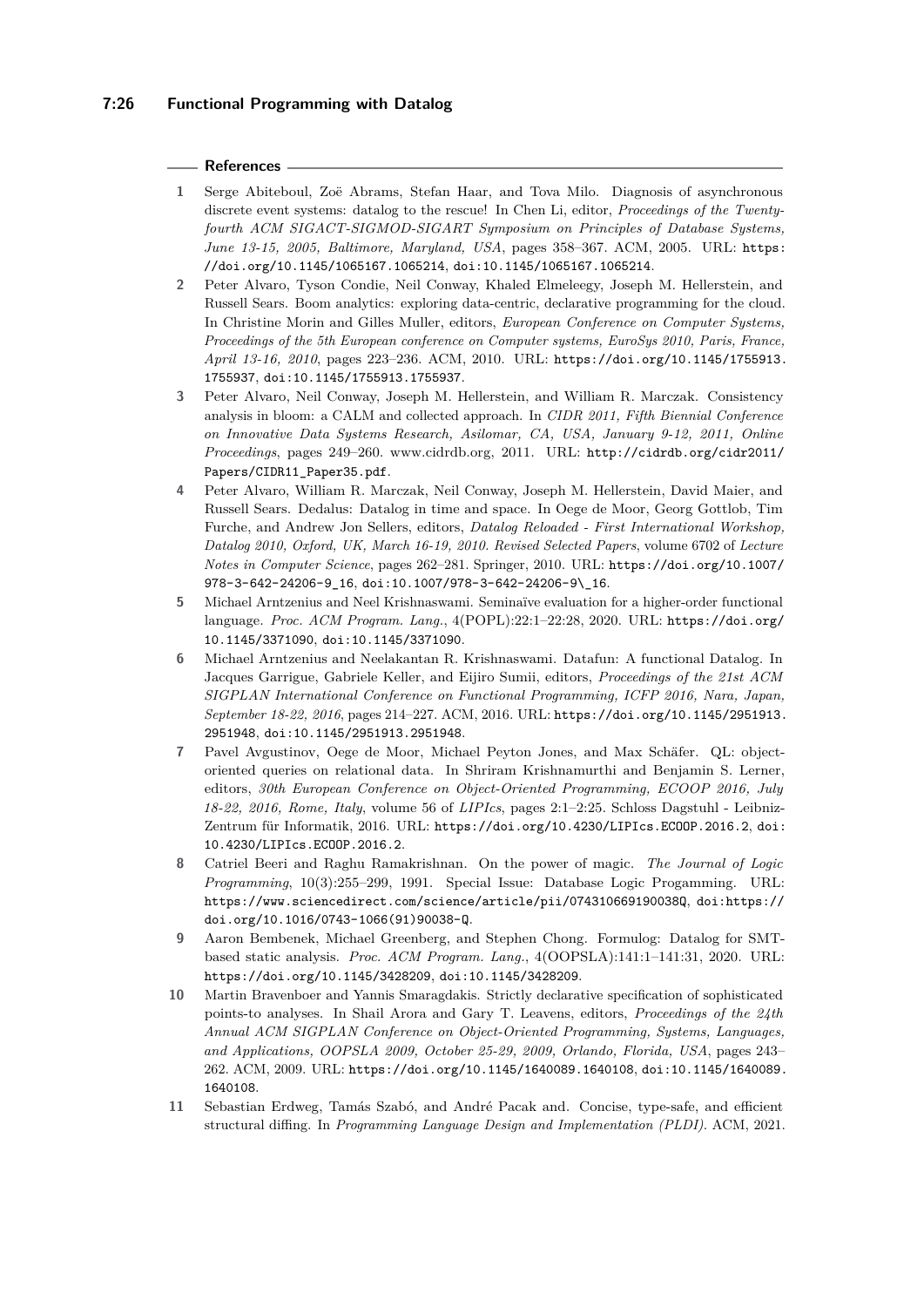- <span id="page-26-1"></span>**12** Shan Shan Huang, Todd Jeffrey Green, and Boon Thau Loo. Datalog and emerging applications: an interactive tutorial. In Timos K. Sellis, Renée J. Miller, Anastasios Kementsietsidis, and Yannis Velegrakis, editors, *Proceedings of the ACM SIGMOD International Conference on Management of Data, SIGMOD 2011, Athens, Greece, June 12-16, 2011*, pages 1213–1216. ACM, 2011. URL: <https://doi.org/10.1145/1989323.1989456>, [doi:10.1145/1989323.1989456](http://dx.doi.org/10.1145/1989323.1989456).
- <span id="page-26-2"></span>**13** Magnus Madsen and Ondrej Lhoták. Fixpoints for the masses: programming with first-class Datalog constraints. *Proc. ACM Program. Lang.*, 4(OOPSLA):125:1–125:28, 2020. URL: <https://doi.org/10.1145/3428193>, [doi:10.1145/3428193](http://dx.doi.org/10.1145/3428193).
- <span id="page-26-11"></span>**14** Magnus Madsen, Ming-Ho Yee, and Ondrej Lhoták. From Datalog to Flix: A declarative language for fixed points on lattices. In Chandra Krintz and Emery Berger, editors, *Proceedings of the 37th ACM SIGPLAN Conference on Programming Language Design and Implementation, PLDI 2016, Santa Barbara, CA, USA, June 13-17, 2016*, pages 194–208. ACM, 2016. URL: <https://doi.org/10.1145/2908080.2908096>, [doi:10.1145/2908080.2908096](http://dx.doi.org/10.1145/2908080.2908096).
- <span id="page-26-0"></span>**15** David Maier, K. Tuncay Tekle, Michael Kifer, and David Scott Warren. Datalog: concepts, history, and outlook. In Michael Kifer and Yanhong Annie Liu, editors, *Declarative Logic Programming: Theory, Systems, and Applications*, pages 3–100. ACM / Morgan & Claypool, 2018. URL: <https://doi.org/10.1145/3191315.3191317>, [doi:10.1145/3191315.3191317](http://dx.doi.org/10.1145/3191315.3191317).
- <span id="page-26-4"></span>**16** Flemming Nielson, Hanne Riis Nielson, and Chris Hankin. *Principles of program analysis*. Springer, 1999.
- <span id="page-26-7"></span>**17** André Pacak, Sebastian Erdweg, and Tamás Szabó. A systematic approach to deriving incremental type checkers. *Proc. ACM Program. Lang.*, 4(OOPSLA):127:1–127:28, 2020. URL: <https://doi.org/10.1145/3428195>, [doi:10.1145/3428195](http://dx.doi.org/10.1145/3428195).
- <span id="page-26-8"></span>**18** John C. Reynolds. Definitional interpreters for higher-order programming languages. *High. Order Symb. Comput.*, 11(4):363–397, 1998. URL: <https://doi.org/10.1023/A:1010027404223>, [doi:10.1023/A:1010027404223](http://dx.doi.org/10.1023/A:1010027404223).
- <span id="page-26-9"></span>**19** Bernhard Scholz, Herbert Jordan, Pavle Subotic, and Till Westmann. On fast large-scale program analysis in Datalog. In Ayal Zaks and Manuel V. Hermenegildo, editors, *Proceedings of the 25th International Conference on Compiler Construction, CC 2016, Barcelona, Spain, March 12-18, 2016*, pages 196–206. ACM, 2016. URL: [https://doi.org/10.1145/2892208.](https://doi.org/10.1145/2892208.2892226) [2892226](https://doi.org/10.1145/2892208.2892226), [doi:10.1145/2892208.2892226](http://dx.doi.org/10.1145/2892208.2892226).
- <span id="page-26-5"></span>**20** Bernhard Scholz, Kostyantyn Vorobyov, Padmanabhan Krishnan, and Till Westmann. A Datalog source-to-source translator for static program analysis: An experience report. In *24th Australasian Software Engineering Conference, ASWEC 2015, Adelaide, SA, Australia, September 28 - October 1, 2015*, pages 28–37. IEEE Computer Society, 2015. URL: [https:](https://doi.org/10.1109/ASWEC.2015.15) [//doi.org/10.1109/ASWEC.2015.15](https://doi.org/10.1109/ASWEC.2015.15), [doi:10.1109/ASWEC.2015.15](http://dx.doi.org/10.1109/ASWEC.2015.15).
- <span id="page-26-13"></span>**21** Zoltan Somogyi, Fergus Henderson, and Thomas C. Conway. The execution algorithm of mercury, an efficient purely declarative logic programming language. *J. Log. Program.*, 29(1- 3):17–64, 1996. URL: [https://doi.org/10.1016/S0743-1066\(96\)00068-4](https://doi.org/10.1016/S0743-1066(96)00068-4), [doi:10.1016/](http://dx.doi.org/10.1016/S0743-1066(96)00068-4) [S0743-1066\(96\)00068-4](http://dx.doi.org/10.1016/S0743-1066(96)00068-4).
- <span id="page-26-10"></span>**22** Tamás Szabó, Gábor Bergmann, Sebastian Erdweg, and Markus Voelter. Incrementalizing lattice-based program analyses in Datalog. *Proc. ACM Program. Lang.*, 2(OOPSLA):139:1– 139:29, 2018. URL: <https://doi.org/10.1145/3276509>, [doi:10.1145/3276509](http://dx.doi.org/10.1145/3276509).
- <span id="page-26-3"></span>**23** Tamás Szabó, Sebastian Erdweg, and Gábor Bergmann. Incremental whole-program analysis in Datalog with lattices. In *Programming Language Design and Implementation (PLDI)*. ACM, 2021.
- <span id="page-26-12"></span>**24** Tamás Szabó, Sebastian Erdweg, and Markus Voelter. Inca: a DSL for the definition of incremental program analyses. In David Lo, Sven Apel, and Sarfraz Khurshid, editors, *Proceedings of the 31st IEEE/ACM International Conference on Automated Software Engineering, ASE 2016, Singapore, September 3-7, 2016*, pages 320–331. ACM, 2016. URL: <https://doi.org/10.1145/2970276.2970298>, [doi:10.1145/2970276.2970298](http://dx.doi.org/10.1145/2970276.2970298).
- <span id="page-26-6"></span>**25** K. Tuncay Tekle and Yanhong A. Liu. Precise complexity analysis for efficient datalog queries. In Temur Kutsia, Wolfgang Schreiner, and Maribel Fernández, editors, *Proceedings of the*